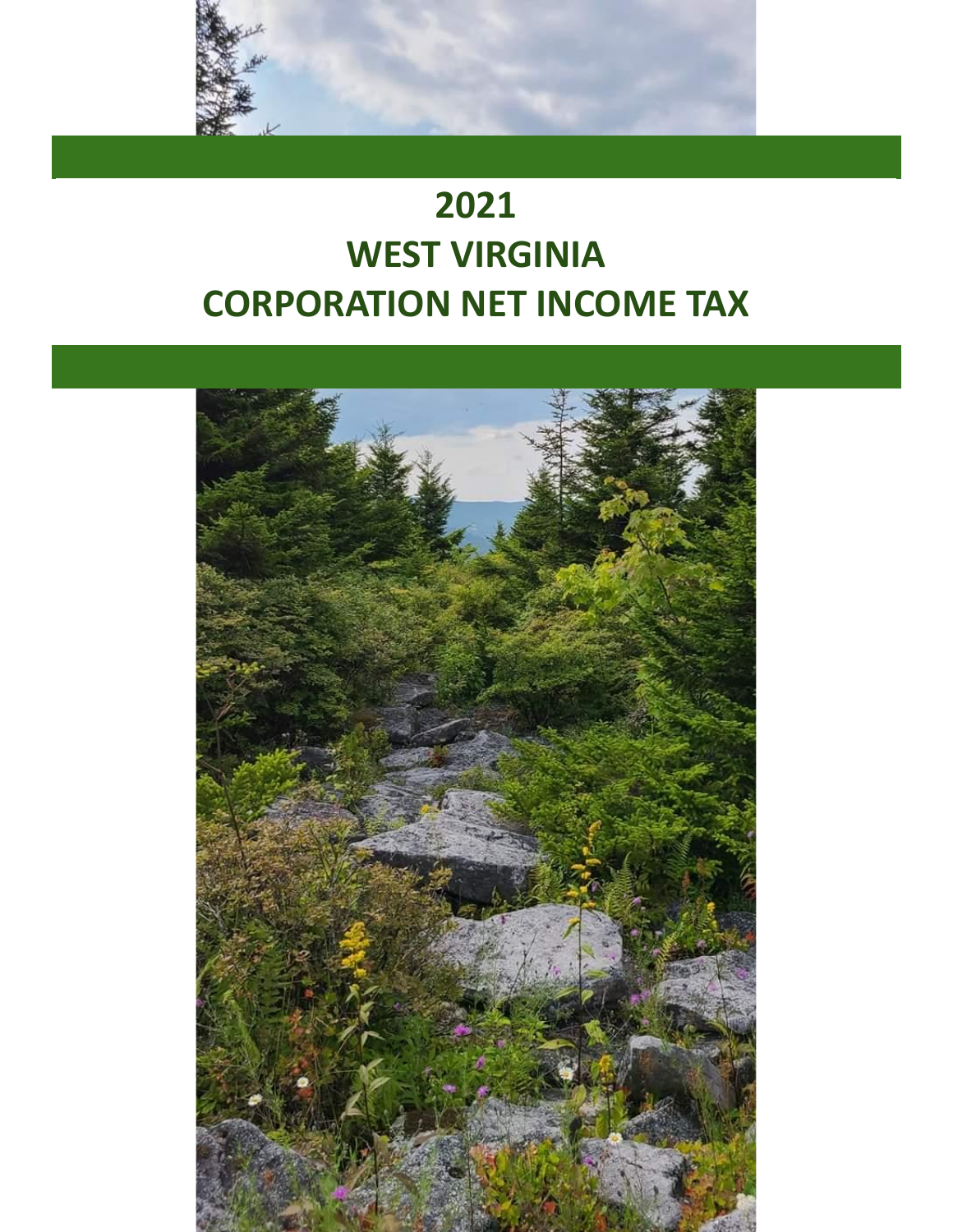# **CONTENTS**

| <b>IMPORTANT INFORMATION FOR 2021</b>                                      | 3                |
|----------------------------------------------------------------------------|------------------|
| <b>TAX RATES</b>                                                           | 3                |
| RETURNED PAYMENT CHARGE                                                    | 3                |
| <b>TAXPAYER RESPONSIBILITIES</b>                                           | 4                |
| FILING YOUR CORPORATE RETURNS                                              | $\overline{4}$   |
| PAYMENT OF THE TAX                                                         | $\overline{4}$   |
| <b>REFUNDS</b>                                                             | $\overline{a}$   |
| SELLING OR DISCONTINUING YOUR BUSINESS                                     | $\overline{a}$   |
| <b>GENERAL INFORMATION</b>                                                 | 5                |
| <b>ASSISTANCE</b>                                                          | 5                |
| <b>CORPORATION NET INCOME TAX</b>                                          | 5                |
| <b>EXEMPT ORGANIZATIONS</b>                                                | 5                |
| PAYMENT OF TAX                                                             | 5                |
| <b>EXTENSION OF TIME TO FILE</b>                                           | $\,6\,$          |
| <b>WHERE TO FILE</b>                                                       | $\boldsymbol{6}$ |
| <b>ESTIMATED TAXES</b>                                                     | 6                |
| <b>RETURN CHANGES</b>                                                      | $6\,$            |
| <b>FILING METHOD</b>                                                       | $\overline{7}$   |
| TAXABLE YEAR/METHOD OF ACCOUNTING                                          | $\overline{7}$   |
| SUPPORTING FEDERAL INFORMATION                                             | $\overline{7}$   |
| <b>INTEREST</b>                                                            | 8                |
| <b>ADDITIONS TO TAX</b>                                                    | $\bf 8$          |
| <b>COMPLETION AND SIGNATURE</b>                                            | $\,8\,$          |
| CHANGES MADE BY THE IRS TO FEDERAL RETURN                                  | 9                |
| <b>CORPORATE AMENDED RETURNS</b>                                           | 9                |
| <b>CONSISTENCY IN REPORTING</b>                                            | $9\,$            |
| <b>CONFIDENTIAL INFORMATION</b>                                            | 9                |
| REPORTING WEST VIRGINIA INCOME TAX WITHHOLDING CREDIT                      | 10               |
| <b>FORM CIT-120 INSTRUCTIONS</b>                                           | 11               |
| SCHEDULE 1–SEPARATE ENTITY FILER WEST VIRGINIA CORPORATIONS WHOLLY IN WV   | 13               |
| SCHEDULE 2 - SEPARATE ENTITY FILER WITH MULTISTATE ACTIVITY                | 12               |
| CIT-120, PAGE 2                                                            | 13               |
| SCHEDULE B: ADJUSTMENTS TO FEDERAL TAXABLE INCOME                          | 14               |
| SCHEDULE B-1 ALLOWANCE FOR GOVERNMENTAL OBLIGATIONS/                       |                  |
| OBLIGATIONS SECURED BY RESIDENTIAL PROPERTY (§ 11-24-6 (f))                | 16               |
| SCHEDULE C - SCHEDULE OF TAX PAYMENTS                                      | 16               |
| <b>SCHEDULE D - REPORTABLE ENTITIES</b>                                    | 16               |
| CIT-120TC: SUMMARY OF CORPORATION NET INCOME TAX CREDITS                   | 17               |
| SCHEDULE NOL: WV NET OPERATING LOSS CARRYFORWARD CALCULATION (§11-24-6(d)) | 17               |
| CIT-120 APT - ALLOCATION AND APPORTIONMENT FOR MULTISTATE CORPORATIONS     | 19               |
| CIT-120U                                                                   | 24               |
| <b>COMBINED REPORTING</b>                                                  | 26               |

COVER PHOTO PHOTOGRAPH BY KASEY BAILES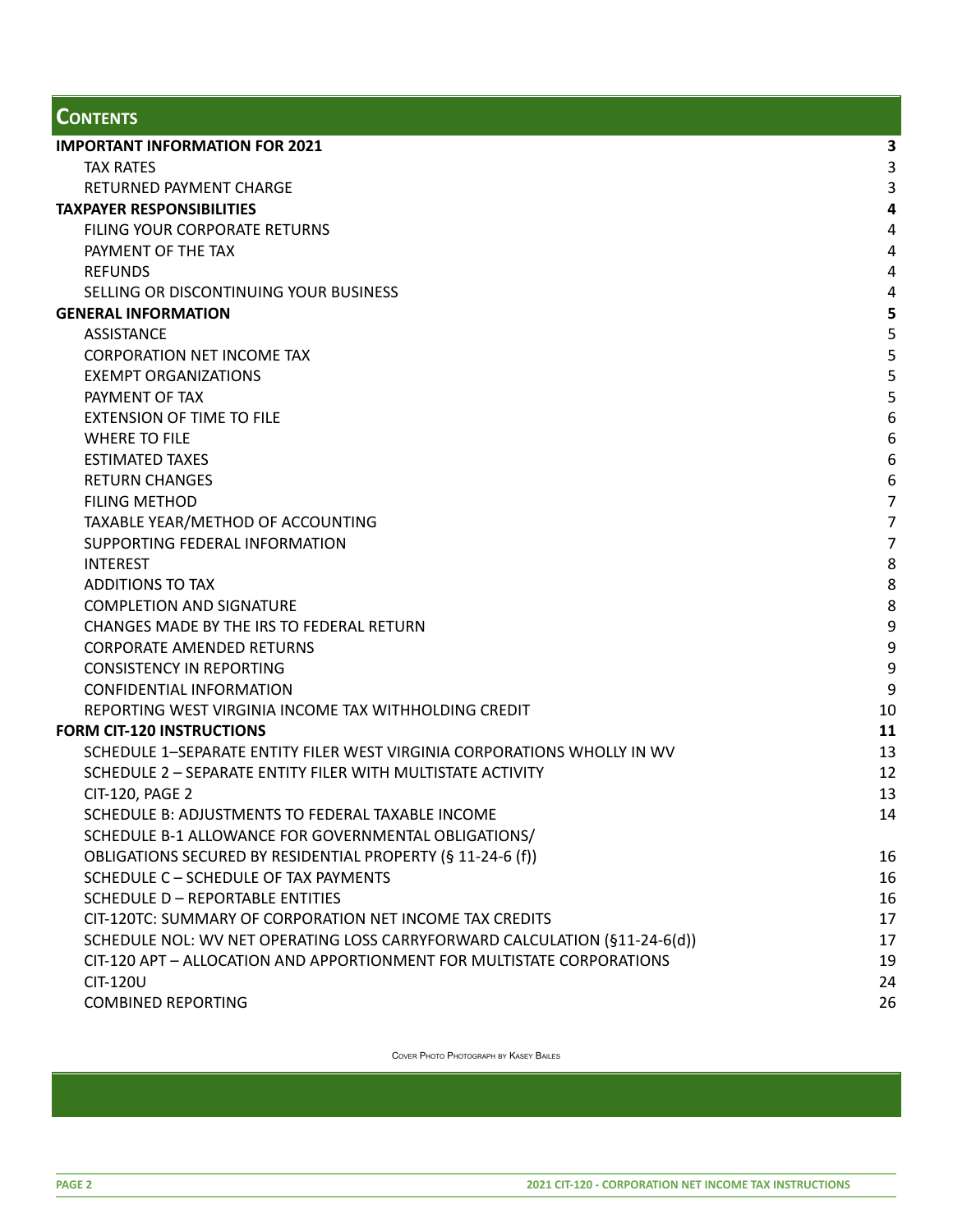# <span id="page-2-0"></span>**IMPORTANT INFORMATION FOR 2021**

For periods beginning on or after January 1, 2021, annual returns will have a due date of April 18, 2022 and an extended due date of October 15, 2022. Fiscal and 52/53-week returns will be due on the 15th day of the fourth month following the end of the period with an extension period of six months.

# <span id="page-2-1"></span>**TAX RATES**

- The Corporation NetIncome Tax Rate is 6.5% (§11-24-4).
- Effective January 1, 2019, taxpayers who had annual remittance of any single tax equal to or greater than \$50,000 during the fiscal year are required to electronically file returns and make payments using Electronic Funds Transfer (EFT) for periods beginning on or after January 1.
- Failure to comply with the requirement to remit payments by EFT without first obtaining a waiver may result in a civil penalty of three (3) percent of each payment which was to be paid by EFT. Visit our website www.tax.wv.gov for additional information.

# <span id="page-2-2"></span>**RETURNED PAYMENT CHARGE**

The Tax Department will recover a \$15.00 fee associated with any returned bank transactions. These bank transactions **include but are not limited to the following:**

- Direct Debit (payment) transactions returned for insufficient funds.
- Stopped payments.
- Bank refusal to authorize payment for any reason.
- Direct Deposit of refunds to closed accounts.
- Direct Deposit of refunds to accounts containing inaccurate or illegible account information.

Checks returned for insufficient funds will incur a \$28.00 fee.

## The fee charged for returned or rejected payments will be to recover only the amount charged to the State Tax **Department by the financial institutions.**

**Important**: There are steps that can be taken to minimize the likelihood of a rejected financial transaction occurring:

- Be sure that you are using the most current bank routing and account information.
- If you have your tax return professionally prepared, the financial information used from a prior year return often pre-populates the current return as a step saver. It is important that you verify this information with your tax preparer by reviewing the bank routing and account information from a current check. This will ensure the information is accurate and current in the event that a bank account previously used was closed or changed either by you or the financial institution.
- If you prepare your tax return at home using tax preparation software, the financial information used from a prior year return often pre-populates the current return as a step saver. It is important that you verify this information by reviewing the bank routing and account information from a current check. This will ensure the information is accurate and current in the event that a bank account previously used was closed or changed either by you or the financial institution.
- If you prepare your tax return by hand using a paper return, be sure that all numbers requesting a direct deposit of refund entered are clear and legible.
- If making a payment using MyTaxes, be sure that the bank routing and account number being used is current.
- If scheduling a delayed debit payment for an electronic return filed prior to the due date, make sure that the bank routing and account number being used will be active on the scheduled date.
- Be sure that funds are available in your bank account to cover the payment when checks or delayed debit payments are presented for payment.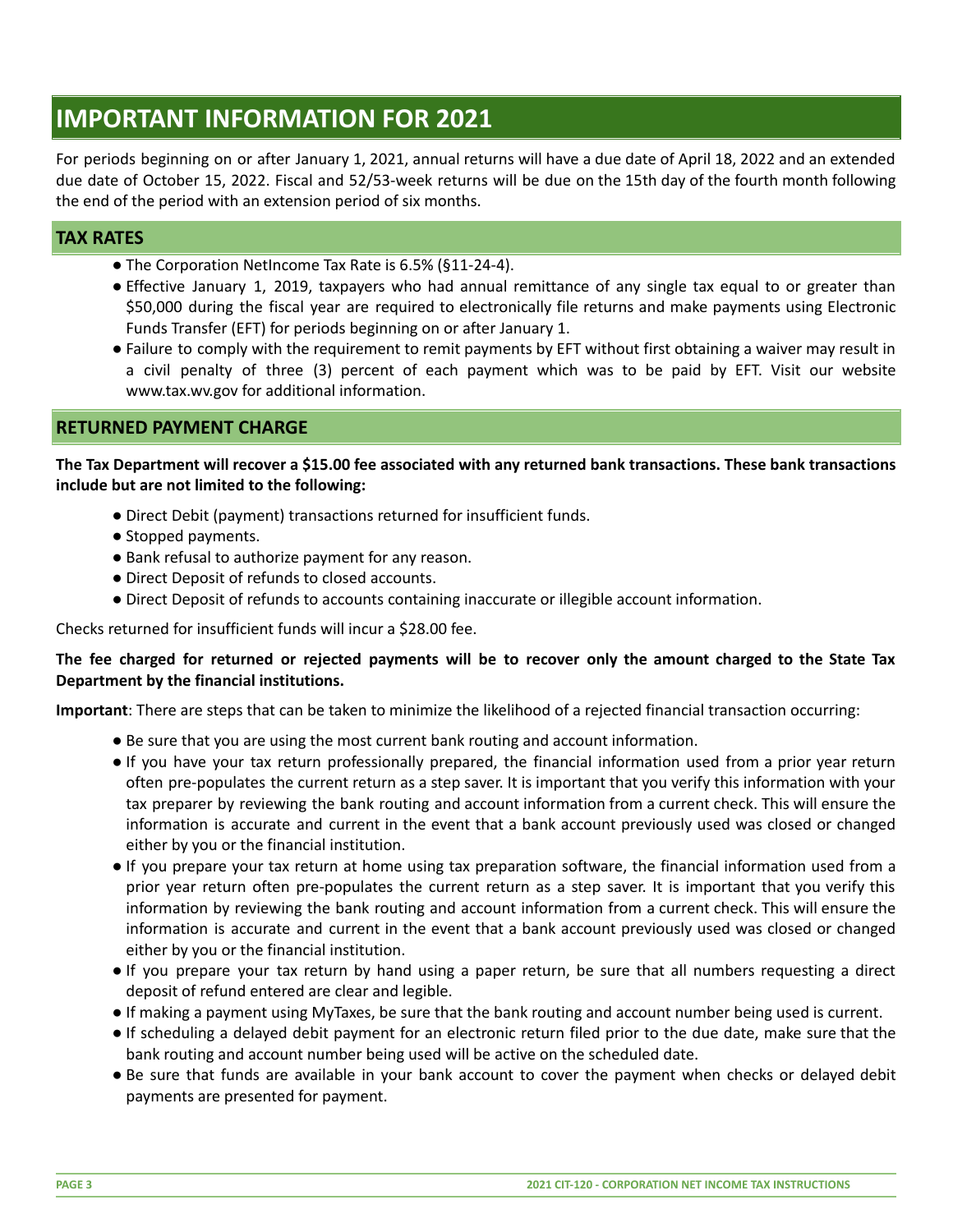# <span id="page-3-0"></span>**TAXPAYER RESPONSIBILITIES**

# <span id="page-3-1"></span>**FILING YOUR CORPORATE RETURNS**

Returns should be filed by the due date. You may obtain forms by calling 1-800-982-8297. Forms may also be obtained from any of our regional field offices or from the State Tax Department website at tax.wv.gov.

Failure to file returns will result in your account being referred to our Compliance Division for corrective action. Please file all required tax returns even if you owe no tax for the reporting period. All applicable pages of the return must be filed.

# <span id="page-3-2"></span>**PAYMENT OF THE TAX**

The full amount of tax owed is due and payable on the original due date of the tax return. Failure to pay the full amount of tax by the due date will result in interest and penalties being added to any unpaid amount of tax. If you are unable to pay the full amount of tax on the due date, you should file your tax return along with a written explanation of why you are unable to pay and when you will pay the tax due.

#### <span id="page-3-3"></span>**REFUNDS**

You are entitled to a refund of any amount that you overpaid. All or part of any overpayment may be applied as a credit against your liability for such tax for other periods. A claim for refund (usually a tax return showing an overpayment) must be filed within three years of the due date of the return or two years from the date the tax was paid, whichever expires later. The overpayment will be used by the Tax Department against other tax liabilities due.

If the Tax Department does not respond to your request within six months of the due date or the extended due date on overpayment of Corporation Net Income Tax, you may submit in writing a request for an administrative hearing to present your reasons why you feel you are entitled to the refund. Interest is allowed and paid on any refund upon which the Department has failed to timely act and which is final and conclusive.

If the Tax Department denies or reduces a request for a refund, a written request for an administrative hearing may be submitted. Failure to respond to a denial or reduction within sixty days will result in the denial/reduction becoming final and conclusive and not subject to further administrative or judicial review.

# <span id="page-3-4"></span>**SELLING OR DISCONTINUING YOUR BUSINESS**

If you sell or discontinue your business, notify the Tax Department in writing as soon as possible after your business is sold or discontinued. All final tax returns should be filed.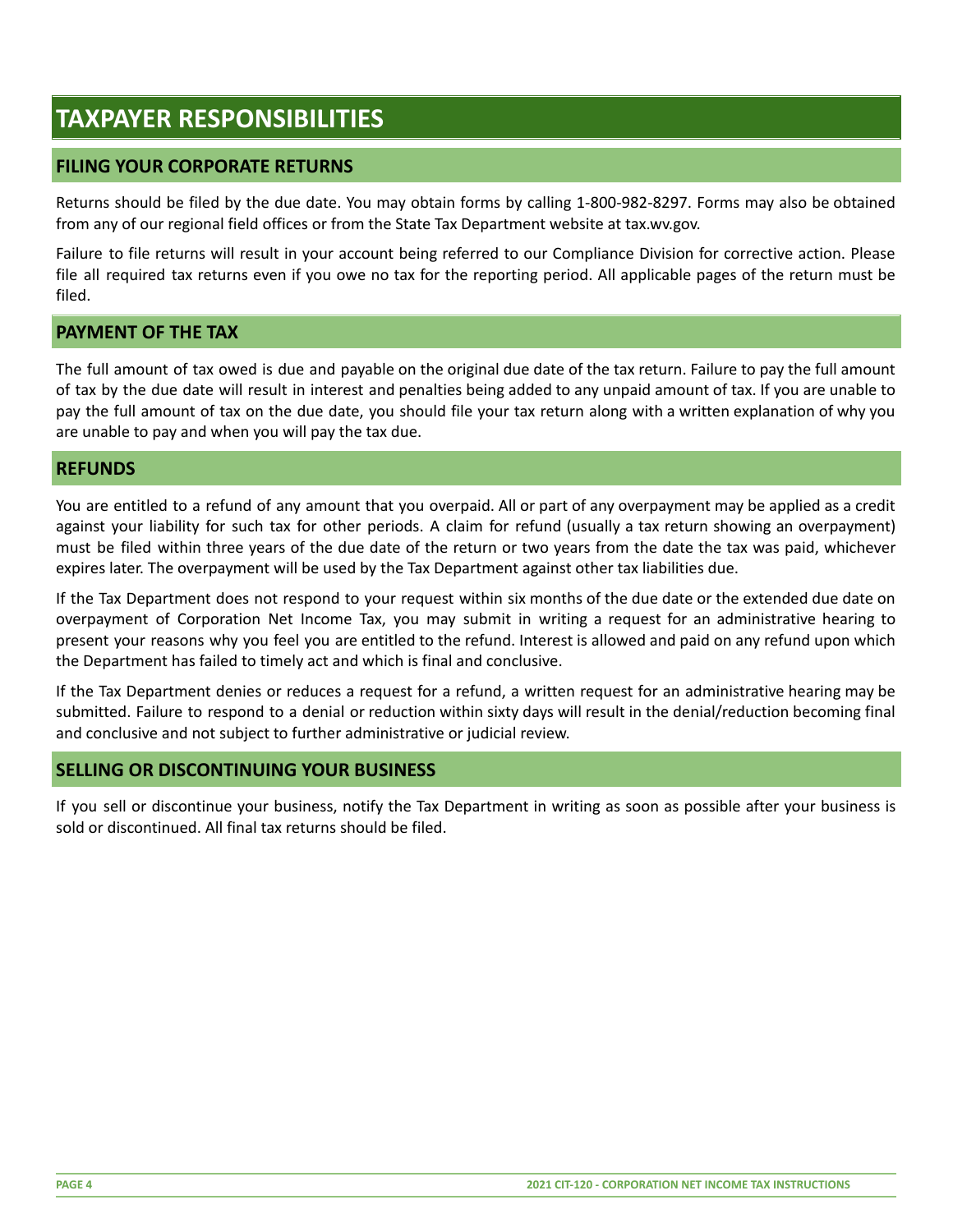# <span id="page-4-0"></span>**GENERAL INFORMATION**

The information in this booklet is for calendar year 2021 returns and for fiscal year returns beginning in 2021 and ending in 2022. The information in this book is intended to help you complete your returns and is not a substitute for tax laws and regulations.

<span id="page-4-1"></span>Starting in tax year 2020, the forms have been redesignated, changing "CNF" to "CIT".

#### **ASSISTANCE**

Address questions to the West Virginia State Tax Department, Taxpayer Services Division, PO Box 3784, Charleston, WV 25337-3784 or by telephone at (304) 558-3333, toll free at 1-800-982-8297.

## <span id="page-4-2"></span>**CORPORATION NET INCOME TAX**

The Corporation Net Income Tax is a tax on the West Virginia taxable income of every domestic or foreign corporation which enjoys the benefits and protections of the government and laws in the State of West Virginia or derives income from property, activity or other sources in West Virginia. The term "corporation" includes a joint stock company and any association or other organization which is taxable as a corporation under federal income tax laws.

The West Virginia Corporation Net Income Tax is a federal conformity tax in that the starting point in computing West Virginia taxable income is the federal taxable income of the corporation. Certain increasing and decreasing adjustments, as required by state law, must be made to federal taxable income to arrive at West Virginia taxable income. Corporations are required to allocate certain types of nonbusiness income to West Virginia and apportion their remaining income. The Corporation Net Income Tax rate is six and one-half percent (.065).

## <span id="page-4-3"></span>**EXEMPT ORGANIZATIONS**

Any corporation exempt from federal income tax is also exempt from West Virginia Corporation Net Income Tax. In addition, certain insurance companies, certain production credit associations, trusts established under 29 U.S.C. 186, and other organizations specifically exempt under the laws of West Virginia are also exempt.

If you are a tax-exempt organization with unrelated business income that is subject to federal tax, you must pay the West Virginia Corporation Net Income Tax.

#### <span id="page-4-4"></span>**PAYMENT OF TAX**

**DUE DATE:** A corporation's annual West Virginia Corporation Net Income Tax Return is due on or before the 15th day of the fourth month after the close of the taxable year. The filing of returns is required whether any tax is due. A tax-exempt organization's annual West Virginia Corporation Net Income Tax Return is due on or before the 15th day of the fifth month after the close of the taxable year. Make your remittance payable to the West Virginia State Tax Department.

**PAYMENT OPTIONS:** Effective January 1, 2021, taxpayers who had annual remittance of any single tax equal or greater than \$50,000 during calendar year 2020 or fiscal year 2019 are required to electronically file returns and make payments using Electronic Funds Transfer (EFT) for periods beginning on or after January 1, 2021. Returns filed with a balance due may use any of the following payment options: Check or Money Order made payable to the West Virginia State Tax Department, Electronic Funds Transfer or Payment by Credit Card. Visit tax.wv.gov for additional payment information.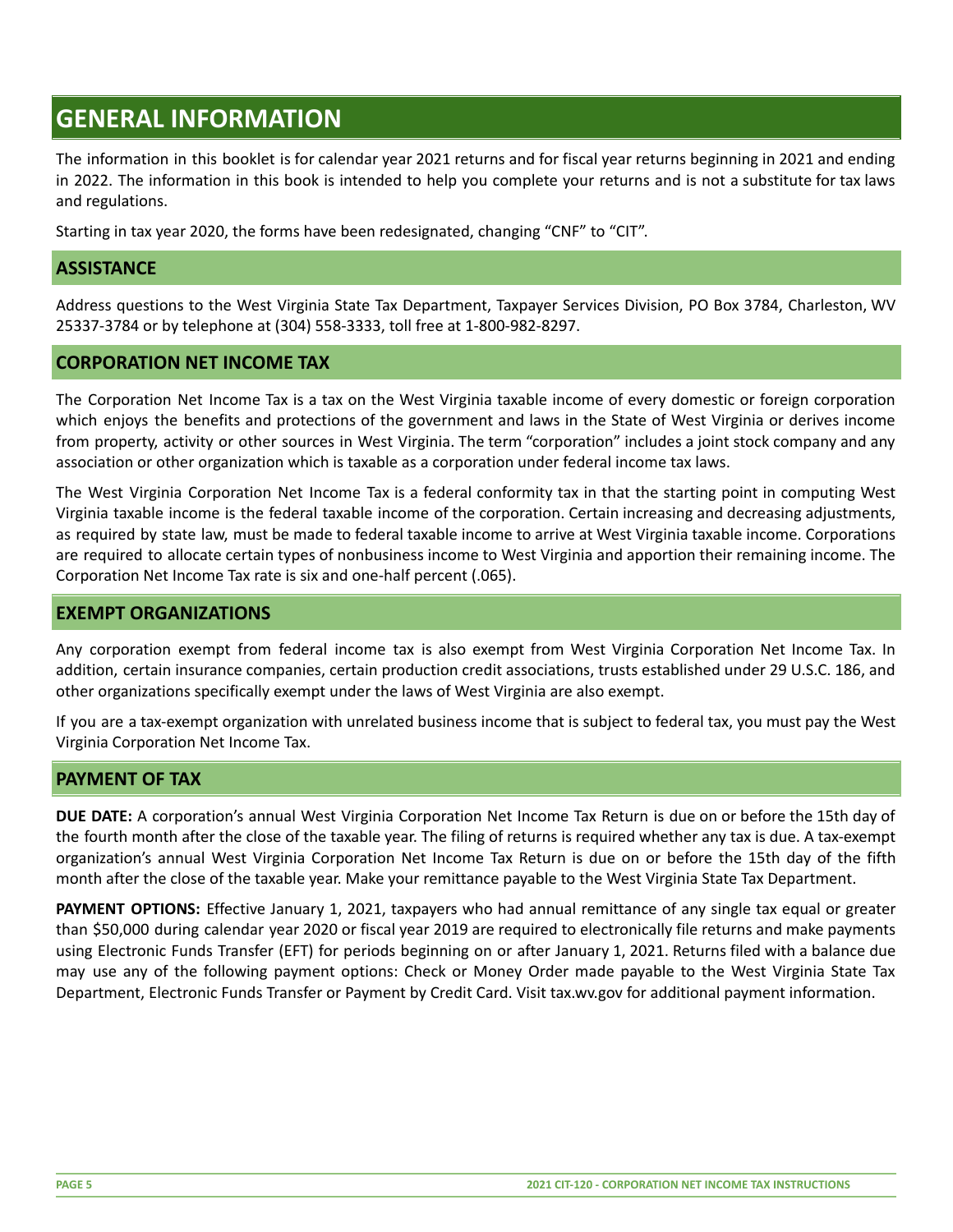## <span id="page-5-0"></span>**EXTENSION OF TIME TO FILE**

An extension of time to file a federal return is automatically accepted by West Virginia as an extension of time to file the West Virginia return. A copy of the federal extension form must be attached to the West Virginia return when filed and the extended due date must be entered on top of the return. Returns filed after the due date, without supporting documents and extended due date entered on the top of the return, will be processed as late filed and interest and penalties will be assessed.

A state extension of time to file may be obtained, even if a federal extension has not been requested. An extension of time to file does not extend the time for payment of any tax due. If you have an extension of time to file, payment of any tax due may be made by filing a West Virginia extension form (see instructions for Form CIT-120EXT). To avoid interest and penalties, payment must be received on or before the due date of the return.

## <span id="page-5-1"></span>**WHERE TO FILE**

West Virginia State Tax Department Tax Account Administration Division Corporate Tax Unit PO Box 1202 Charleston, WV 25324-1202

## <span id="page-5-2"></span>**ESTIMATED TAXES**

Estimated Corporation Net Income Tax payments are required for any corporation which can reasonably expect its West Virginia taxable income to be more than \$10,000 (which equals a tax liability after tax credits of more than \$650) and are due in four equal installments on the 15th day of the fourth, sixth, ninth, and twelfth months of the tax year.

# <span id="page-5-3"></span>**RETURN CHANGES**

The following Schedules are new or have been updated in the 2021 tax period:

- $\bullet$  Revised UB-CR
- New Credits added to CIT-120TC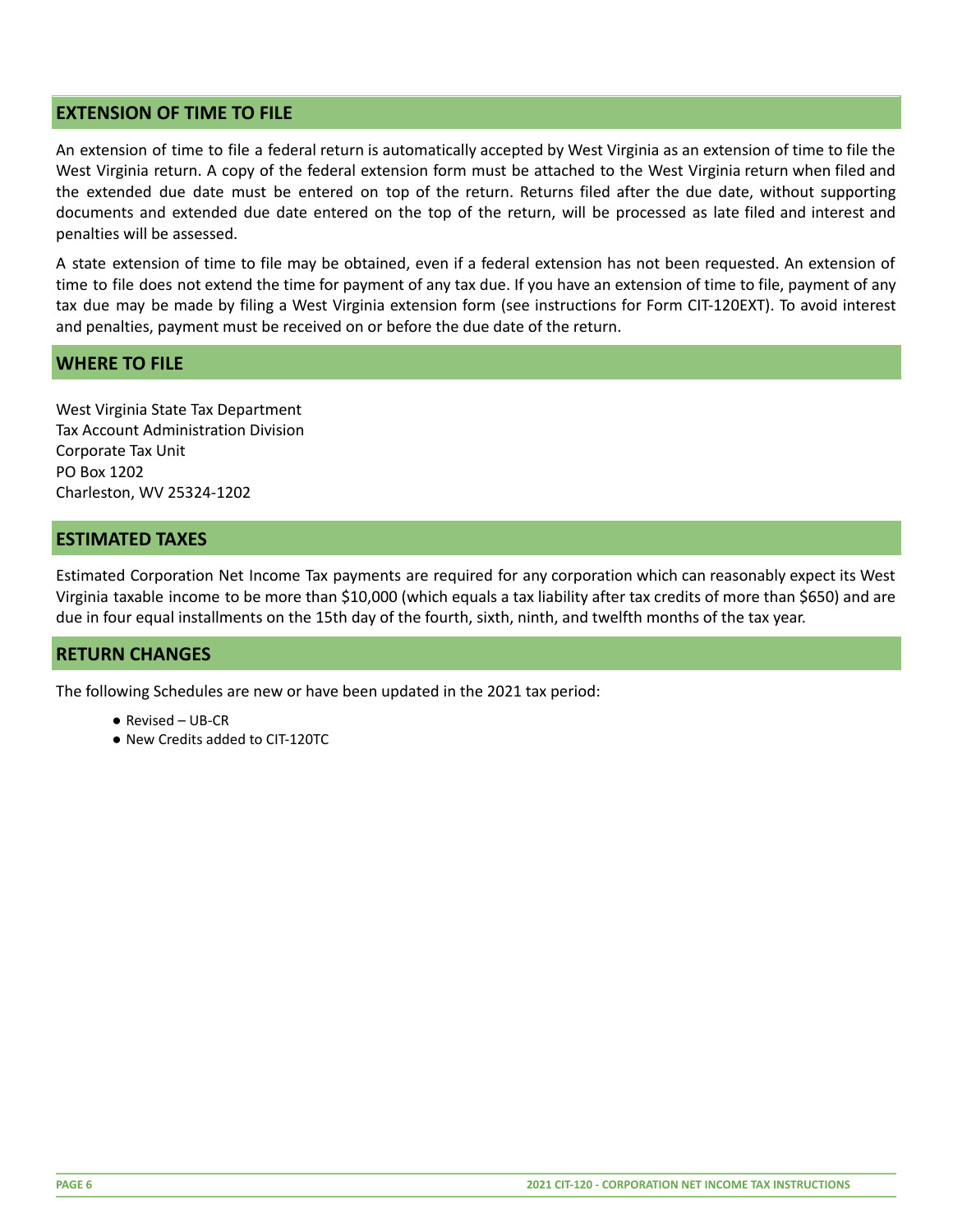# <span id="page-6-0"></span>**FILING METHOD**

The following filing methods may be used for filing your Corporation Net Income Tax (WV Code §11-24-13a).

SEPARATE ENTITY BASED: Use this method if filing a separate return and you are not engaged in a unitary business with one or more other corporations.

Forms and schedules you may/will need to complete for a separate entity-based corporation return:

| $CIT-120$ pages $1 & 2$  | CIT-120 Schedule C           |
|--------------------------|------------------------------|
| CIT-120 Schedule 1       | CIT-120 Schedule D           |
| CIT-120 Schedule 2       | CIT-120 Schedule NOL         |
| CIT-120 Schedule TC      | CIT-120 APT Schedules A1, A2 |
| CIT-120 Schedule U       | CIT-120 APT Schedule B       |
| CIT-120 Schedules B, B-1 |                              |

What are the filing requirements? Corporations that are members of the same unitary business group must file a combined report including all required information of every business engaging in the unitary business with the corporation. This report must be filed with each members' separate return unless the group elects to designate a corporation as surety and file a combined return.

**SEPARATE COMBINED:** Use this method if filing a combined report but a separate return. Forms and schedules you may/will need to complete a separate combined return are the same as required for Separate Entity Filers except that the Schedule UB-CR is required.

#### **ALL COMBINED FILERS: Must complete UB-CR and electronically file with return.**

GROUP COMBINED: Corporations use this method if they are members of the same unitary business group and elect to designate a surety. Taxpayer must designate surety FEIN in space provided.

Forms and schedules you may/will need to complete a group combined return:

| CIT-120 pages $1 & 2$ | CIT-120 Schedule U     |
|-----------------------|------------------------|
| CIT-120 Schedule C    | CIT-120 Schedule NOL   |
| CIT-120 Schedule D    | CIT-120 Schedule UB    |
| CIT-120 Schedule TC   | CIT-120 Schedule UB-CR |

# <span id="page-6-1"></span>**TAXABLE YEAR/METHOD OF ACCOUNTING**

You must use the same taxable year and method of accounting as you use for federal tax purposes.

#### <span id="page-6-2"></span>**SUPPORTING FEDERAL INFORMATION**

Attach a copy of pages 1 through 5 of your signed federal income tax return and any applicable supporting documents/schedules, as filed with the Internal Revenue Service to the West Virginia tax return. If you attach a pro forma federal income tax return, the following consolidated return data is also required: a copy of pages 1 through 5 of the consolidated federal return plus supporting schedules showing the consolidation income statement, balance sheet, eliminations and adjustments; a copy of federal Form 851; and a signed statement explaining the differences, if any, between the income statement and balance sheet reported for federal consolidated filing and that reported for West Virginia purposes. Include Schedule M-3 when applicable.

Corporations shall attach the federal documents to the West Virginia Corporation Net Income Tax Return.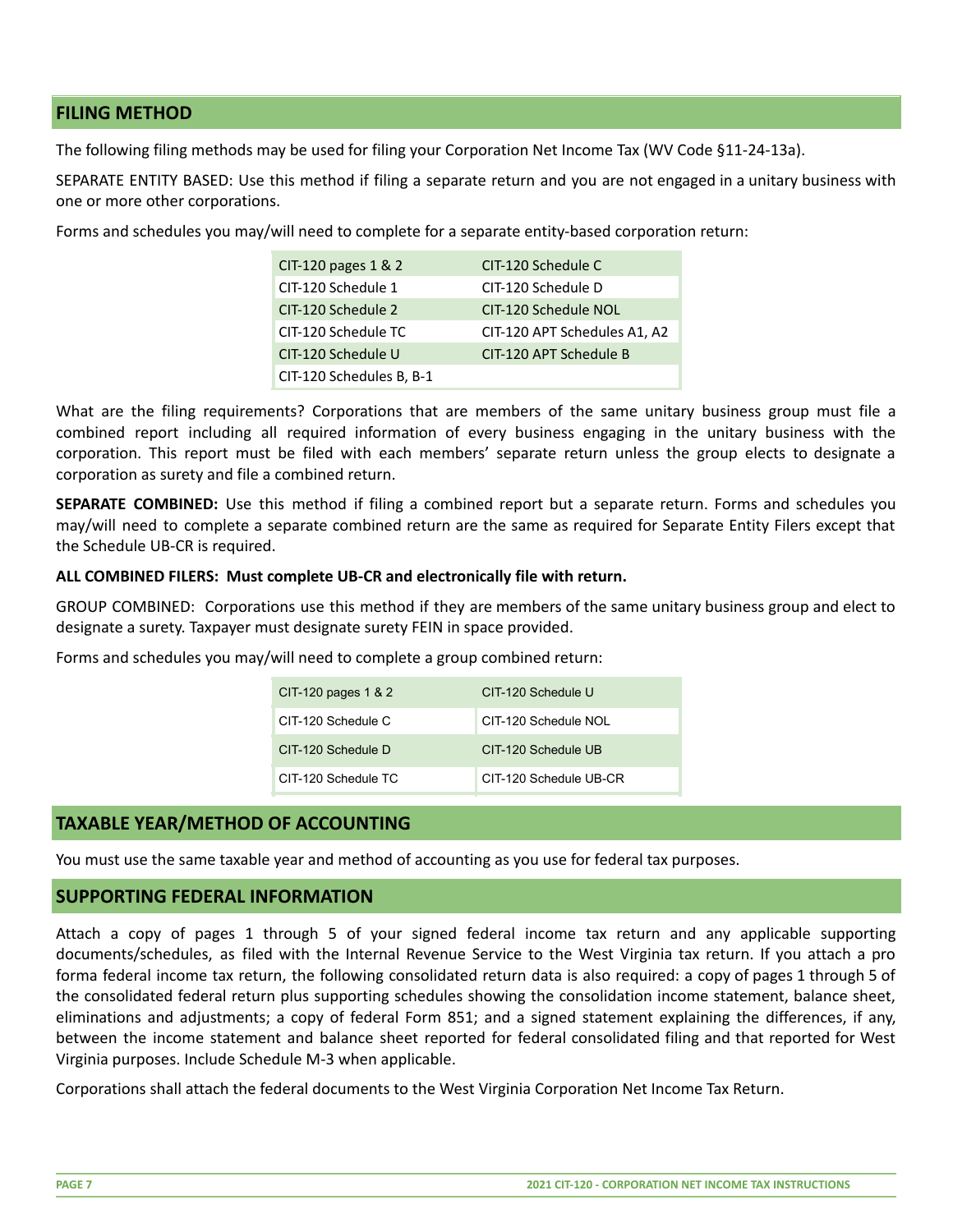# <span id="page-7-0"></span>**INTEREST**

The entire tax due must be paid on or before the due date of the tax return (determined without regard for an extension of time to file). If the entire tax due is not paid on or before the due date, you must pay interest on the amount of the underpayment from the due date to the date paid. Interest is always due, without exception, on any underpayment of tax.

Interest is imposed by an adjusted rate established by the Tax Commissioner. The interest rate will be determined and in effect for periods of six months. Interest rates in effect for various periods are:

| 7/1/02 to 12/31/16 | $9.5\%$ |
|--------------------|---------|
| 1/1/17 to 12/31/17 | 8%      |
| 1/1/18 to 12/31/18 | 8.75%   |
| 1/1/19 to 12/31/19 | 9.75%   |
| 1/1/20 to 12/31/20 | 9.25%   |
| 1/1/21 to 12/31/21 | 7 75%   |

Contact the West Virginia State Tax Department, Taxpayer Services Division at 1-800-982-8297, for the interest rate in effect for other periods. Also, Administrative Notices may be found online at tax.wv.gov notifying of adjusted interest rates.

## <span id="page-7-1"></span>**ADDITIONS TO TAX**

**LATE FILING.** Additions to tax are imposed for failure to file a return on or before the due date (determined with regard to an extension of time to file). On any amount of tax shown to be due on the return, the additions to tax for late filing is five percent (.05) per month or any part of a month not to exceed twenty-five percent (.25).

**LATE PAYMENT.** Additions to tax are imposed for failure to pay all tax shown to be due on a return on or before the due date (determined without regard to an extension of time to file). The additions to tax for late payment is imposed at the rate of one half of one percent (.005) per month or part of a month not to exceed twenty-five percent (.25).

When both the five percent (.05) additions to tax for late filing and the one half of one percent (.005) additions to tax for late payment are imposed, the maximum monthly percent is five percent (.05) not to exceed fifty percent (.50) of the tax due.

**FAILURE TO PAY ESTIMATED TAX.** Corporations that are required to make estimated payments of their tax liability are subject to additions to tax for failing to pay at least ninety percent (.90) of their annual tax liability. The additions are imposed at the same rate as interest is imposed. See Form CIT-120U for more information on the additions to tax for underpayment of estimated tax.

#### <span id="page-7-2"></span>**COMPLETION AND SIGNATURE**

All applicable sections of the return must be completed and all required supporting documents must be attached. An incomplete return will not be accepted as timely filed. The return must be signed by an authorized officer. If the return is prepared by someone other than the taxpayer, the preparer must also sign the return and enter his or her complete address.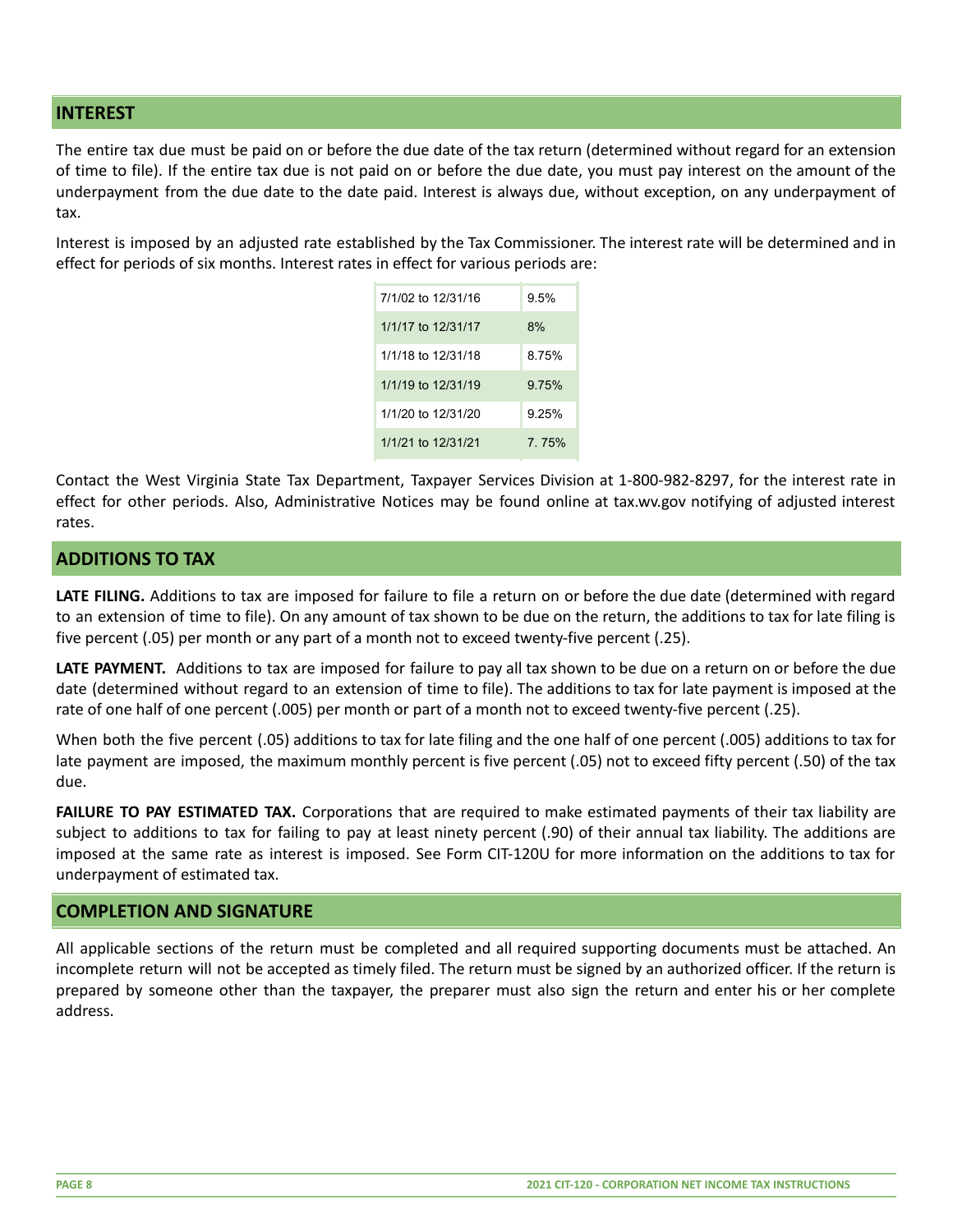# <span id="page-8-0"></span>**CHANGES MADE BY THE IRS TO FEDERAL RETURN**

Any corporation whose reported income or deductions are changed or corrected by the Internal Revenue Service or through renegotiation of a contract with the United States is required to report the change or correction to the West Virginia State Tax Department. This report must be made within ninety days of the final determination by filing an amended/RAR return and attaching a copy of the revenue agent's report detailing such adjustments.

# <span id="page-8-1"></span>**CORPORATE AMENDED RETURNS**

A corporation that filed an amended return with the Internal Revenue Service must file an amended return with the West Virginia State Tax Department within ninety days of filing the amended federal return.

● File Form CIT-120, pages 1 and 2, completing all appropriate lines and checking the Amended box under "Return Type" on page 1. Because WV uses barcodes on tax forms it is important to use the appropriate forms for the tax year being amended.

**Example**: If amending a tax return for the period ending 12-31-2018; use the 2018 CNF-120 forms. **Note:** Tax forms for different years may use different line numbers; read the line instructions carefully.

- If you received a refund, or had an amount credited on the original return, enter that amount on Line 14 of Form CIT-120, page 2. For 2021, years prior to 2020 should file CNF-120, and enter any refund or amount credited on line 14, page 2.
- Attach all schedules that have amended figures in order to verify the changes made to the return. **Example:** There was a change made to your Adjustments to Federal Taxable Income; be sure to attach Schedule B with the amended figures.

Amended Returns filed for the purpose of obtaining a refund of an overpayment must be filed within three years of the due date of the return (with regard to an extension of time to file), or two years from the date the tax was paid, whichever expires later. If your Amended Return has a balance due, send the payment along with the tax return.

#### <span id="page-8-2"></span>**CONSISTENCY IN REPORTING**

In completing your West Virginia Corporation Net Income Tax Return, if you depart from or modify past procedures for classifying business income and nonbusiness income, valuing property or including or excluding property in the property factor, treating compensation paid in the payroll factor, including or excluding gross receipts in the sales factor, you must disclose by attaching a separates schedule detailing the nature and extent of the variances or modifications.

If a corporation makes sales of tangible personal property which are shipped into a state in which the corporation is not taxable, you must identify the state to which the property is shipped and report the total amount of sales assigned to such state.

# <span id="page-8-3"></span>**CONFIDENTIAL INFORMATION**

Tax information which is disclosed to the West Virginia State Tax Department, whether through returns or through department investigation, is held in strict confidence by law. The State Tax Department, the United States Internal Revenue Service and other states have agreements under which tax information is exchanged. This is to verify the accuracy and consistency of information reported on federal, other state, and West Virginia tax returns.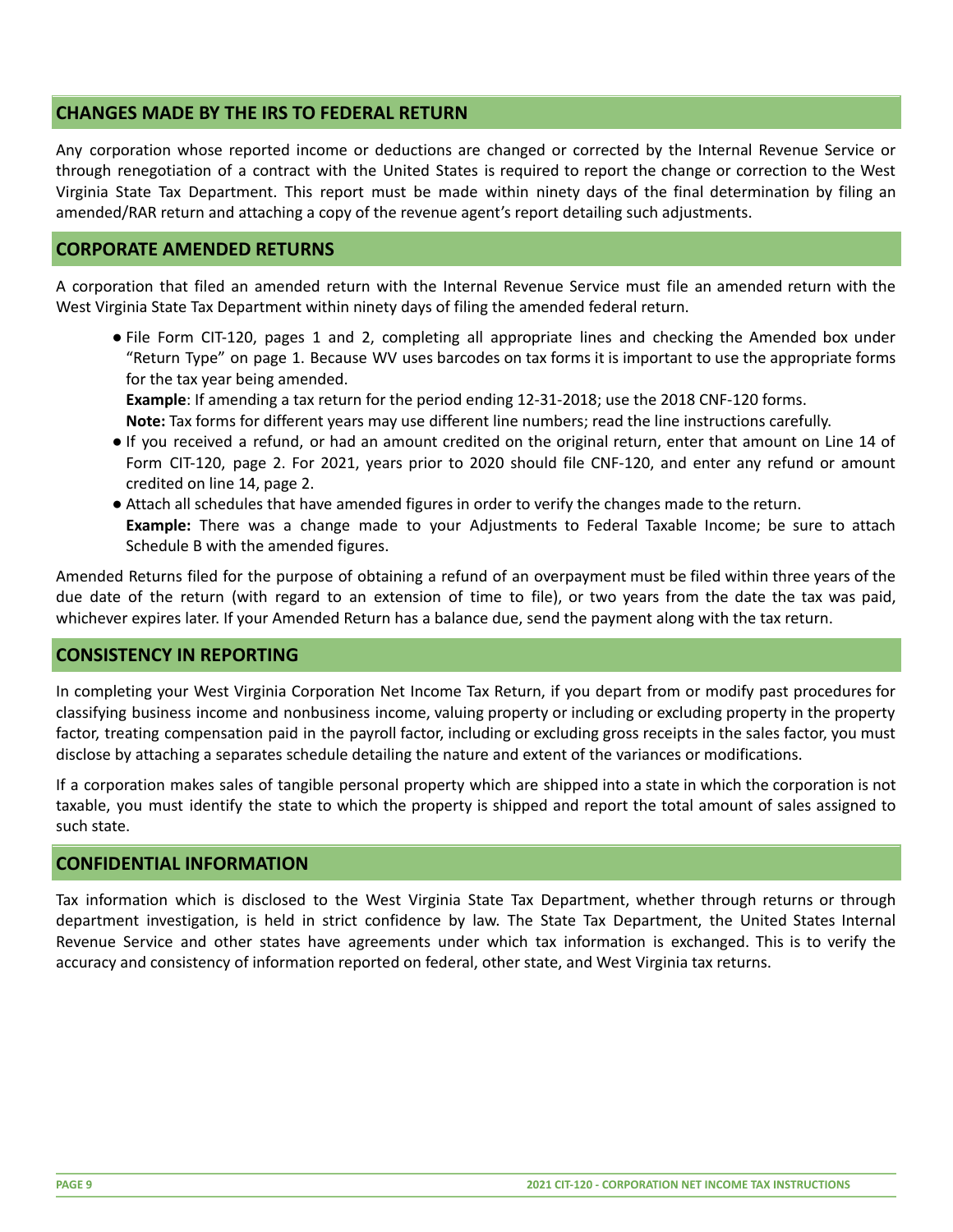# <span id="page-9-0"></span>**REPORTING WEST VIRGINIA INCOME TAX WITHHOLDING CREDIT**

A West Virginia Income Tax Withholding Credit is created when a payment is made by another entity for the benefit of the Corporation filing this return.

#### **ELECTRONIC FILED RETURNS**

If you are claiming a withholding credit you must submit Form WVK-1C, WVK-1, NRW-2, or 1099 as part of your electronic return. **Only electronically submitted data is acceptable. No PDF attachments will be accepted for claiming a withholding credit.** These documents will be used to verify the withholding credits claimed on your return. If withholding is claimed as a result of the Nonresident Sale of Real Estate, the form WV/NRSR and all supporting documentation should be on file with the State tax Department prior to filing the CIT-120. **No PDF attachments will be accepted for claiming a NRSR withholding credit.** Failure to file the required WV/NRSR, federal Schedule D and other supporting documents prior to filing the CIT-120 will result in return processing delays.

#### **PAPER FILED RETURNS**

Enter the total amount of West Virginia tax withheld on your behalf by another entity on your return. A completed Form WVK-1C, WVK-1, NRW-2, or 1099 must be enclosed with your paper return. Failure to submit these documents will result in the disallowance of the withholding credit claimed.

Note: Local or municipal fees cannot be claimed as West Virginia income tax withheld. If the withholding source is for a nonresident sale of real estate transaction, a form WV/NRSR must be completed and on file with the State Tax Department prior to submitting a tax return. Additionally, a Federal Schedule D must be submitted. If withholdings are **related to form WV/NRSR, please indicate in the box provided on line 12.**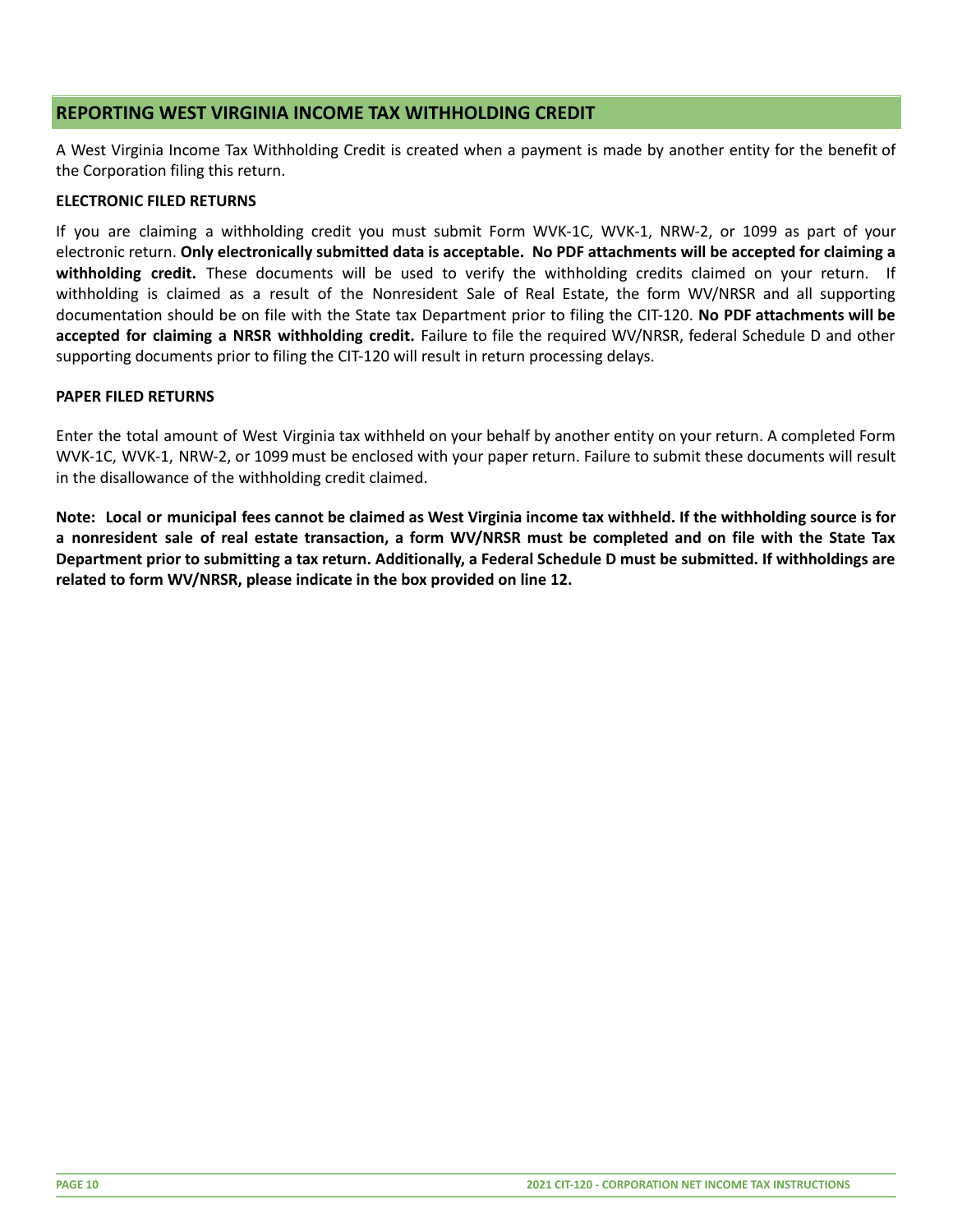# <span id="page-10-0"></span>**FORM CIT-120 INSTRUCTIONS**

Enter beginning and ending tax year dates covered by this return. Clearly print or type your name and address. If filing under extension, enter the extended due date. In the "Check Applicable Boxes" section, mark all that apply to the corporate return being filed.

#### \*\*\*\*\*\*\*\*\*

Attachments and statements required: Attach all additional information and statements required as they apply to your filing method.

Attach a copy of pages 1 through 5 of your signed federal return (Form 1120), and Schedule M-3 if applicable. If filing separate West Virginia and consolidated federal, attach your pro forma federal, consolidated federal Form 851 (Affiliation Schedule), plus spreadsheets of the income and expenses, and balance sheet entries for EVERY corporation included in the consolidated federal return.

Attach a schedule of other states in which you have property or paid salaries during the taxable year. Indicate those states in which you are filing corporate tax returns based on, or measured by, net income for this taxable year.

Attach a schedule of other states in which you have sales of tangible personal property during the taxable year and in which you are not taxed (e.g. P.L.86-272). Indicate by state the amount of sales not subject to tax.

If filing as a Separate Filer, complete Schedule 1 if you are a wholly WV corporation or Schedule 2 if you have multistate activity.

# <span id="page-10-1"></span>**SCHEDULE 1–SEPARATE ENTITY FILER WEST VIRGINIA CORPORATIONS WHOLLY IN WV**

- **Line 1 –** Enter total taxable income from your federal income tax return Form 1120 or your pro forma return.
- **Line 2 –** Enter total increasing adjustments from Form CIT-120, Schedule B, line 12.
- **Line 3 –** Enter total decreasing adjustments from Form CIT-120, Schedule B, line 25.
- **Line 4 –** West Virginia adjusted taxable income. Add line 1 plus line 2 minus line 3.
- **Line 5 –** Enter the total from column 6 of Schedule NOL.
- **Line 6 –** Subtract line 5 from line 4.
- **Line 7 –** REIT Inclusion and other Taxable income.
- **Line 8 –** Add lines 6 and 7.
- **Line 9 –** 2021 WV Corporate Tax Rate .065.
- **Line 10 –** Multiply line 8 by the Corporation NetIncome Tax Rate in line 9.
- **Line 11 –** Enter the result from column 2, TOTAL CREDITS Line of completed Form CIT-120TC. The total amount of credits cannot exceed the net income tax on line 10.
- **Line 12 –** Subtract line 11 from line 10. This is your Adjusted Corporation NetIncome Tax. Enter this amount on CIT-120, page 2, line 9.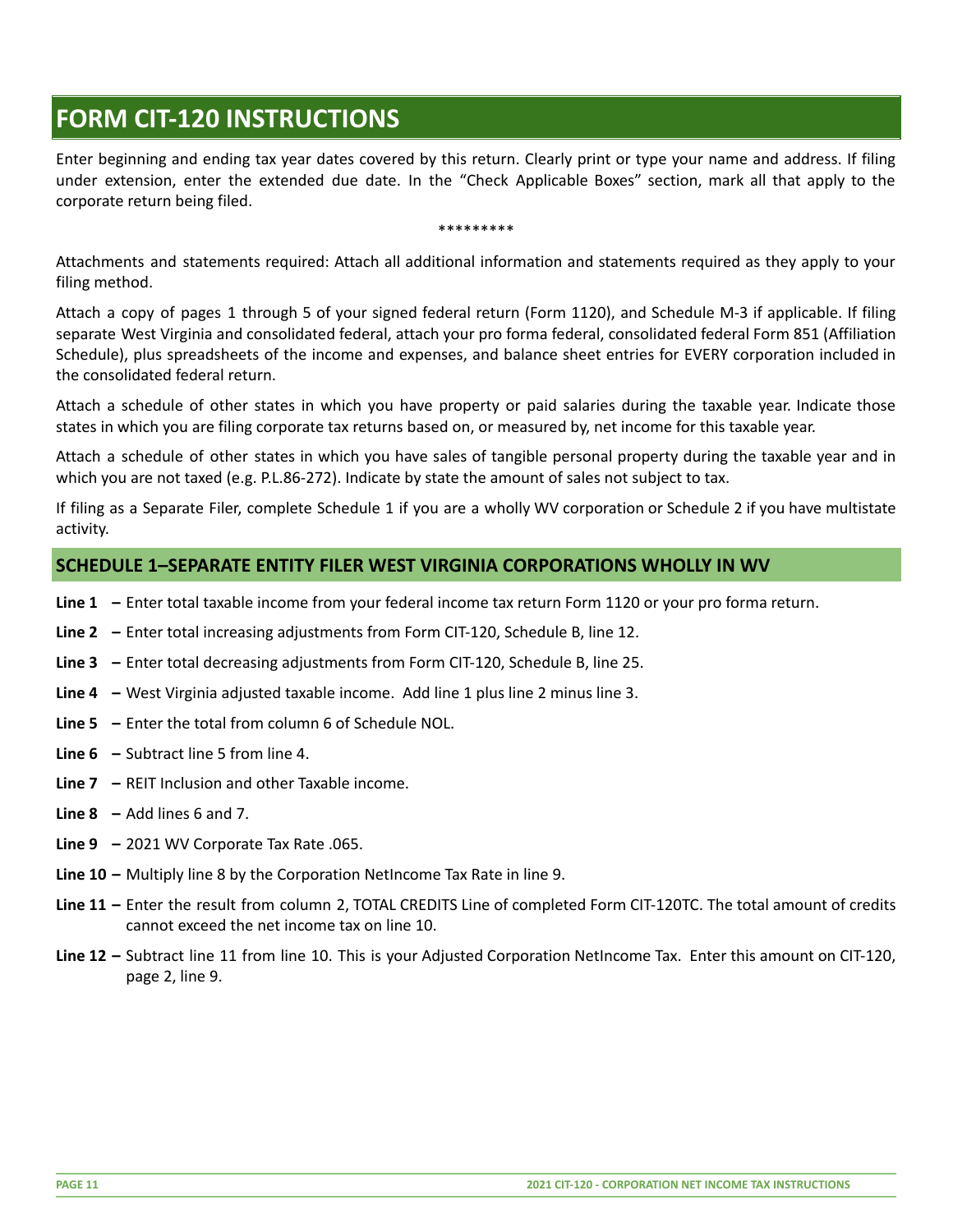# <span id="page-11-0"></span>**SCHEDULE 2 – SEPARATE ENTITY FILER WITH MULTISTATE ACTIVITY**

- **Line 1 –** Enter total taxable income from your federal income tax return Form 1120 or your pro forma return.
- **Line 2 –** Enter total increasing adjustments from Form CIT-120, Schedule B, line 12.
- **Line 3 –** Enter total decreasing adjustments from Form CIT-120, Schedule B, line 25.
- **Line 4 –** West Virginia adjusted taxable income. Add line 1 plus line 2 minus line 3.
- **Line 5 –** Total nonbusiness income allocated everywhere (Form CIT-120APT, Schedule A-1, line 9, column 3).
- **Line 6 –** Subtract line 5 from line 4. This is your total income subject to apportionment.
- **Line 7 –** Complete Form CIT-120APT Schedule B and enter the result of part 1, line 8; part 2 or part 3, column 3.

#### **\*\* IMPORTANT NOTE REGARDING LINE 7 \*\* FORM CIT-120APT SCHEDULE B MUST BE COMPLETED AND ATTACHED. FAILURE TO ATTACH COMPLETED FORM WILL RESULT IN 100% APPORTIONMENT TO WEST VIRGINIA.**

- **Line 8 –** Line 6 multiplied by line 7
- **Line 9 –** Enter the total allocation of nonbusiness income allocated to West Virginia from CIT-120APT, Schedule A2, line 13.
- **Line 10 –** Add lines 8 and 9.
- **Line 11 –** Enter the total from column 6 of Schedule NOL.
- **Line 12 –** Subtract line 11 from line 10.
- **Line 13 –** REIT Inclusion and other Taxable income.
- **Line 14 –** Add lines 12 and 13.
- **Line 15 –** 2021 WV Corporate Tax Rate .065.
- **Line 16 –** Multiply line 14 by the Corporation Net Income Tax Rate in line 15.
- **Line 17 –** Enter the result from column 2, TOTAL CREDITS Line of completed Form CIT-120TC. The total amount of credits cannot exceed the net income tax on line 16.
- **Line 18 –** Subtract line 17 from line 16. This is your Adjusted Corporation Net Income Tax. Enter this amount on CIT-120, page 2, line 9.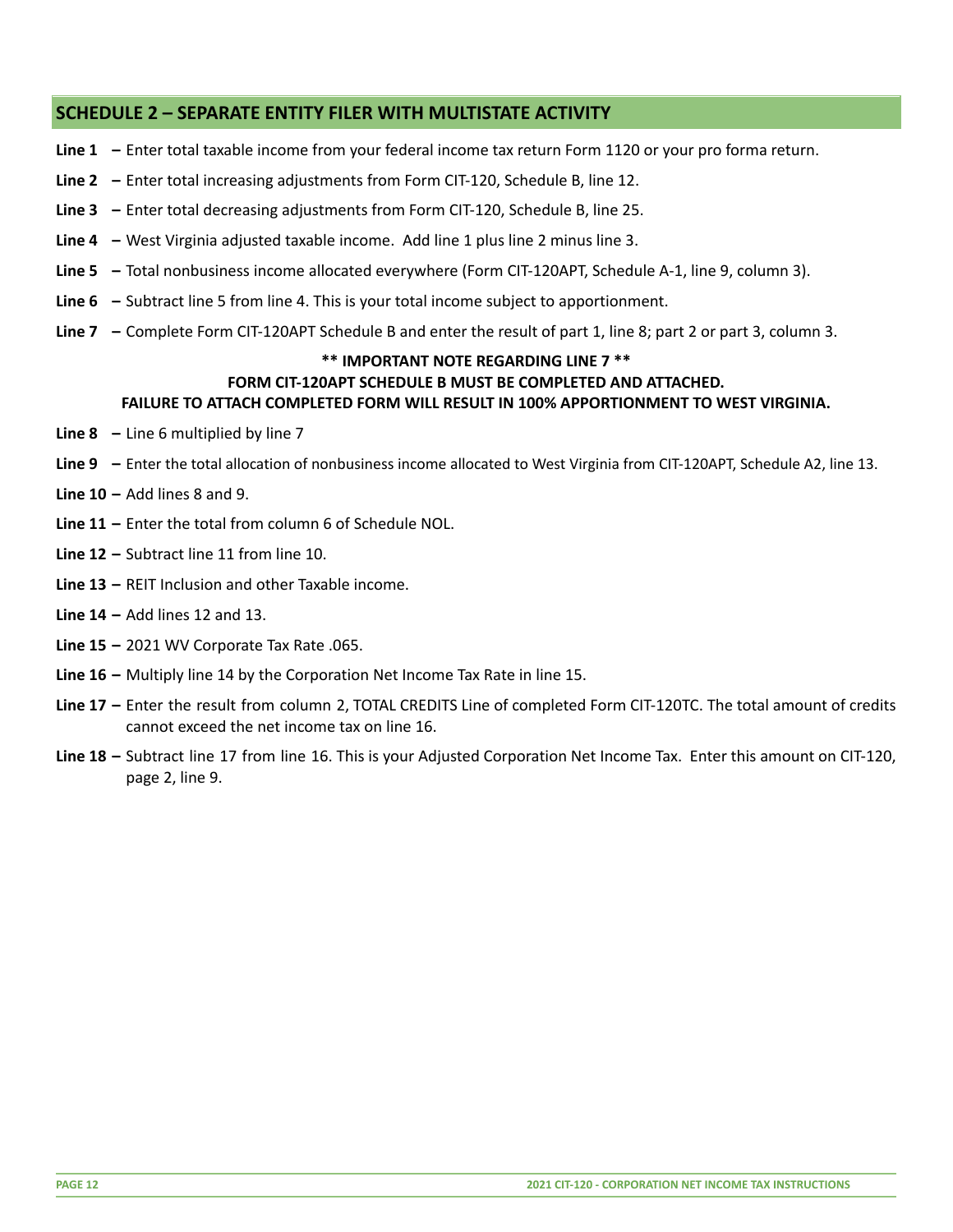# <span id="page-12-0"></span>**CIT-120, PAGE 2**

- **Line 9 –** Enter the adjusted Corporation Net Income Tax amount from either Schedule 1, line 12, Schedule 2, line 18 or Schedule UB-CR, total of all groups.
- **Line 10 –** Prior year carry forward credit from your previous Corporation Net Income Tax return.
- **Line 11 –** Enter total estimated tax payments and any extension payment made with Form CIT-120EXT.
- **Line 12 –** Enter the total amount of withholding credit from Form WVK-1C, NRW-2, and/or 1099. Check box if withholding is from NRSR (nonresident sale of real estate).
- **Line 13 –** Add lines 10 through 12. This total MUST match the total payments on Schedule C.
- **Line 14 –** If this is an amended return, enter the amount of any overpayment previously refunded or credited.
- **Line 15 –** Subtract line 14 from line 13. This is your company's total payments.
- **Line 16 –** If line 15 is larger than line 9 enter your overpayment here.
- **Line 17 –** Enter the amount of the overpayment on line 16 to be credited to next year's taxes.
- **Line 18 –** Enter the amount of the overpayment on line 16 to be refunded (subtract line 17 from line 16).
- **Line 19 –** If line 15 is smaller than line 9, enter the tax due on this line.
- **Line 20 –** Determine the amount of interest due. For information regarding interest, see the general information on page 8 of this instruction booklet.
- **Line 21 –** Determine additions to tax due. For information regarding additions to tax, see the general information on page 8 of this instruction booklet.
- **Line 22 –** Enter the amount of penalty for underpayment of estimated tax from Form CIT-120U, line 6.
- **Line 23 –** Add lines 19 through 22. This is the balance due with this return. Make checks payable to the West Virginia State Tax Department or see www.tax.wv.gov for other payment options.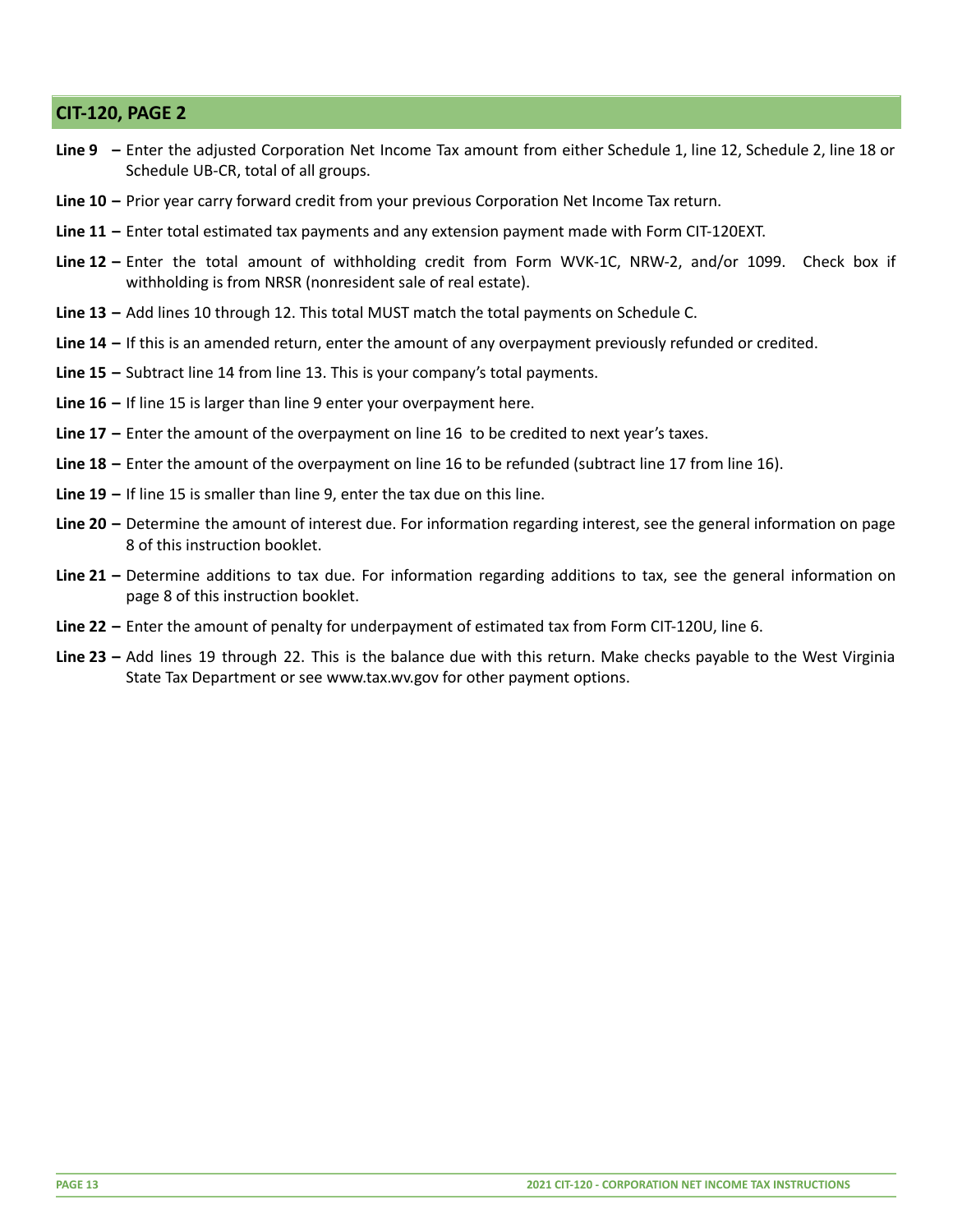# <span id="page-13-0"></span>**SCHEDULE B: ADJUSTMENTS TO FEDERAL TAXABLE INCOME**

# **ADJUSTMENTS INCREASING FEDERAL TAXABLE INCOME**

- **Line 1 –** Enter exempt interest or dividends from any state or local bonds or securities from your federal return Form 1120, Schedule K or on Schedule M-1.
- **Line 2 –** Enter the amount of US Government obligation interest or dividends not exempt from state tax, less any related expenses not deducted on the federal return. Attach supporting documentation.
- **Line 3 –** Attach an itemized schedule of taxes based upon income from line 17 of your federal income tax return, Form 1120 or pro forma Form 1120.
- **Line 4 –** Taxpayers can elect to expense the cost of certain air and water pollution control facilities located in West Virginia in the year in which the cost of acquisition, construction or development was paid or incurred. Eligible air and water pollution control facilities are those located in West Virginia that are "certified pollution control facilities" as defined by Section 169 of the Internal Revenue Code. If this election is made, the total amount of any federal deduction for depreciation or amortization of such facilities is disallowed. The election is made on the return for the year in which the cost is paid or incurred. Once made, the election or non-election is irrevocable.

A taxpayer who reports all income to this state will make the adjustments for the cost of the facilities on CIT-120 Schedule B, line 20. The depreciation or amortization on the facilities, including that attributable to cost expensed this year as well as prior years, deducted on the federal return, is entered on CIT-120 Schedule B, line 4. A taxpayer who is subject to allocation and apportionment makes the adjustment for the cost of the facilities on Form CIT-120APT Schedule A-2, line 10, column 3. The depreciation or amortization on the facilities deducted on the federal return for this year as well as previous years, is entered on Form CIT-120APT Schedule A-2, lines 11 and 12 of column 3.

- **Line 5 –** Corporations which are exempt from federal income tax are also exempt from West Virginia Corporation Net Income Tax. If such a corporation has unrelated business taxable income (as defined by Section 512 of the Internal Revenue Code), they must pay West Virginia Corporation Net Income Tax on the unrelated business taxable income. Enter the unrelated business taxable income as reported on Federal Form 990T.
- **Line 6 –** Enter the amount of Federal Net Operating Loss from Federal Form 1120, line 29a.
- **Line 7 – I**f you claim the West Virginia Neighborhood Investment Program Tax Credit, any deduction, decreasing adjustment, or decreasing modification taken on your federal return for any charitable contribution made to such Neighborhood Investment Program and for which the West Virginia credit is claimed, must be added back on this line.
- **Line 8 –** Taxpayers with foreign source income must adjust their federal taxable income by the amount of their taxable income or loss from sources outside the United States. In determining foreign source income, the provisions of Sections 861, 862, and 863 of the Internal Revenue Code apply.

Complete the following worksheet.

#### **FOREIGN SOURCE INCOME WORKSHEET PETITIONING FOR AN ALTERNATIVE METHOD OF APPORTIONMENT**

| 1. Taxable income from sources outside the United States |  |
|----------------------------------------------------------|--|
| 2. LESS foreign dividend gross-up                        |  |
| 3. LESS subpart F income                                 |  |
| 4. West Virginia adjustment                              |  |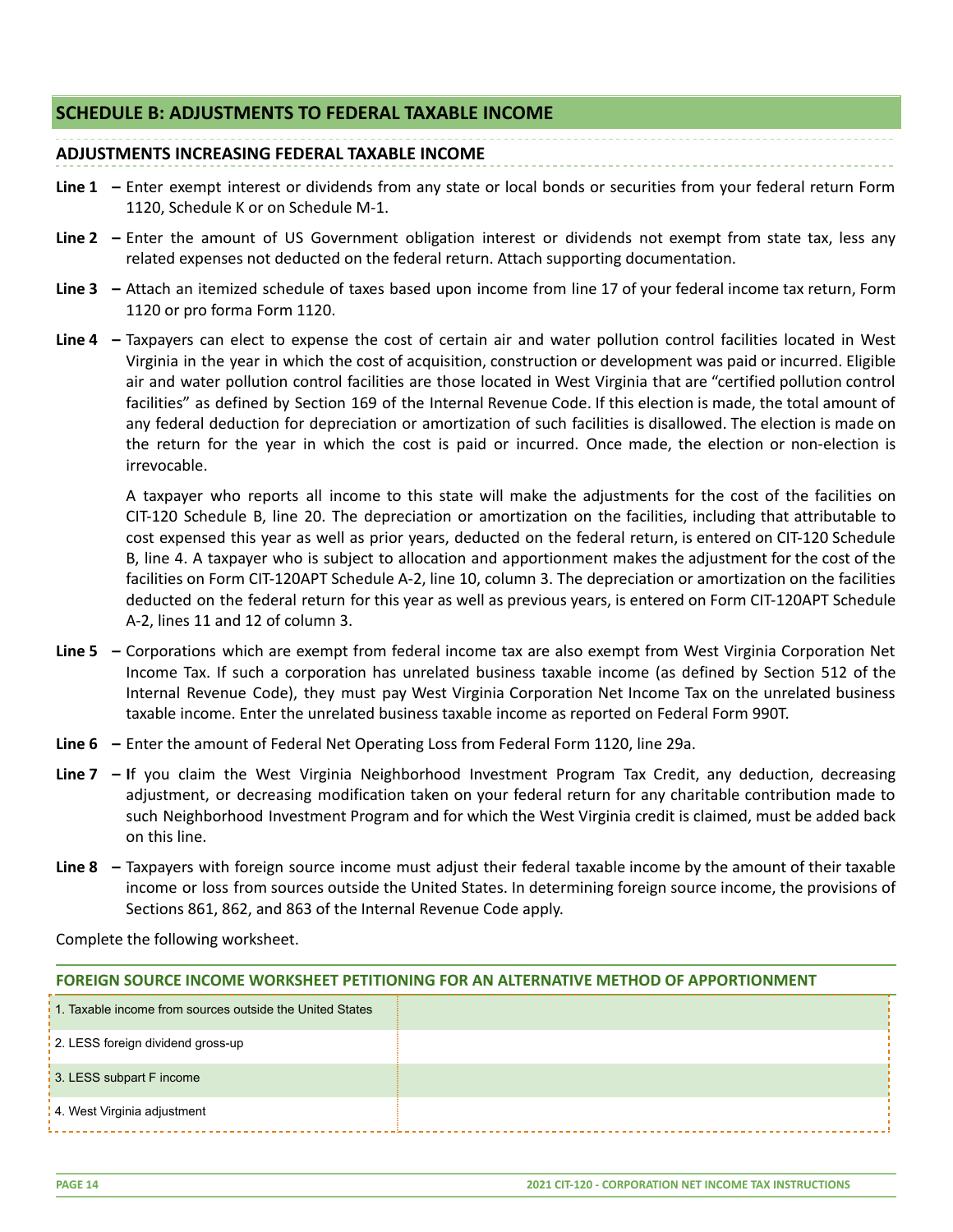If the amount on line 4 of the worksheet is a positive figure, enter it on CIT-120, Schedule B, line 19. If it is a negative figure, enter the amount of the loss on CIT-120, Schedule B, line 8 without the negative sign.

Attach copies of Federal Form 1118 to support your calculation. If you did not file Federal Form 1118, you must prepare and file a pro forma Federal Form 1118 to support your adjustment. If you filed a consolidated Federal Form 1118 and file separate or unitary West Virginia returns, attach both the true consolidated and a pro forma Federal Form 1118 to support your adjustment.

- **Line 9 –** Enter the amount of foreign taxes as deducted on your Federal Form 1120.
- **Line 10 –** Add back for expenses related to certain REIT's and regulated investment companies and certain interest and intangible expenses (WV Code §11-24-4b).
- **Line 11 –** Other increasing adjustments. Enter a brief description of any adjustment in the space provided. **Submit a statement for any adjustment entered.**

**Line 12 –** Add lines 1 through 11. Enter the total on Form CIT-120, Schedule 1, line 2 or CIT-120, Schedule 2, line 2.

#### **ADJUSTMENTS DECREASING FEDERAL TAXABLE INCOME**

- **Line 13 –** Enter the amount of refund or credit of income taxes or taxes based upon net income imposed by this state or any other jurisdiction included in federal taxable income. Attach supporting documentation.
- **Line 14 –** Enter the amount of interest expense on obligations or securities of any state or its political subdivisions disallowed in determining federal taxable income. Attach supporting documentation.
- **Line 15 –** Enter the amount of US Government obligation interest or dividends included in federal but exempt from state tax, less related expenses deducted on your federal return. Attach supporting documentation.
- **Line 16 –** Enter total salary expense not allowed on your federal return due to claiming the federal jobs credit and include a copy of Federal Form 3800 or 5884. Note: this decreasing adjustment is only applicable to the Work Opportunity Credit from Federal Form 5884.
- **Line 17 –** Enter the total foreign dividend gross-up (IRC Section 78) from Federal Form 1120.
- **Line 18 –** Enter the total subpart F income (IRC Section 951) from Federal Form 1120.
- **Line 19 –** See instructions for CIT-120 Schedule B, line 8. If Foreign Source Income from worksheet line 4 is positive, enter the amount here.
- **Line 20 –** See instructions for CIT-120 Schedule B, line 4. Multistate corporations must use CIT-120APT, Schedule A2, line 10.
- **Line 21 –** A decreasing adjustment to federal taxable income is allowed for employer contributions to a medical savings account established pursuant to WV Code §33-16-15, to the extent included in federal taxable income, less any portion of the employer's contributions withdrawn for purposes other than payment of medical expenses. The amount taken as a decreasing adjustment may not exceed the maximum amount that would have been deducted from the corporation's federal taxable income if the aggregate amount of the corporation's contributions to individual medical savings accounts established under WV Code §33-16-15 had been contributions to a qualified plan as defined under the Employee Retirement Income Security Act of 1974 (ERISA), as amended.
- **Line 22 –** Qualified Opportunity Zone business income. You must include a copy of IRS 8996.
- **Line 23 –** Other decreasing adjustments. Enter a brief description of any adjustment in the space provided. **Submit a statement for any adjustment entered.**
- **Line 24 –** Taxpayers that own certain tax-exempt government obligations and/or obligations secured by certain residential property located in West Virginia can take a special allowance that further reduces federal taxable income. Complete Form CIT-120, Schedule B-1 to determine the amount of the allowance.
- **Line 25 –** Add lines 13 through 24. Enter the amount here and on CIT-120, Schedule 1, line 3 or CIT-120, Schedule 2, line 3.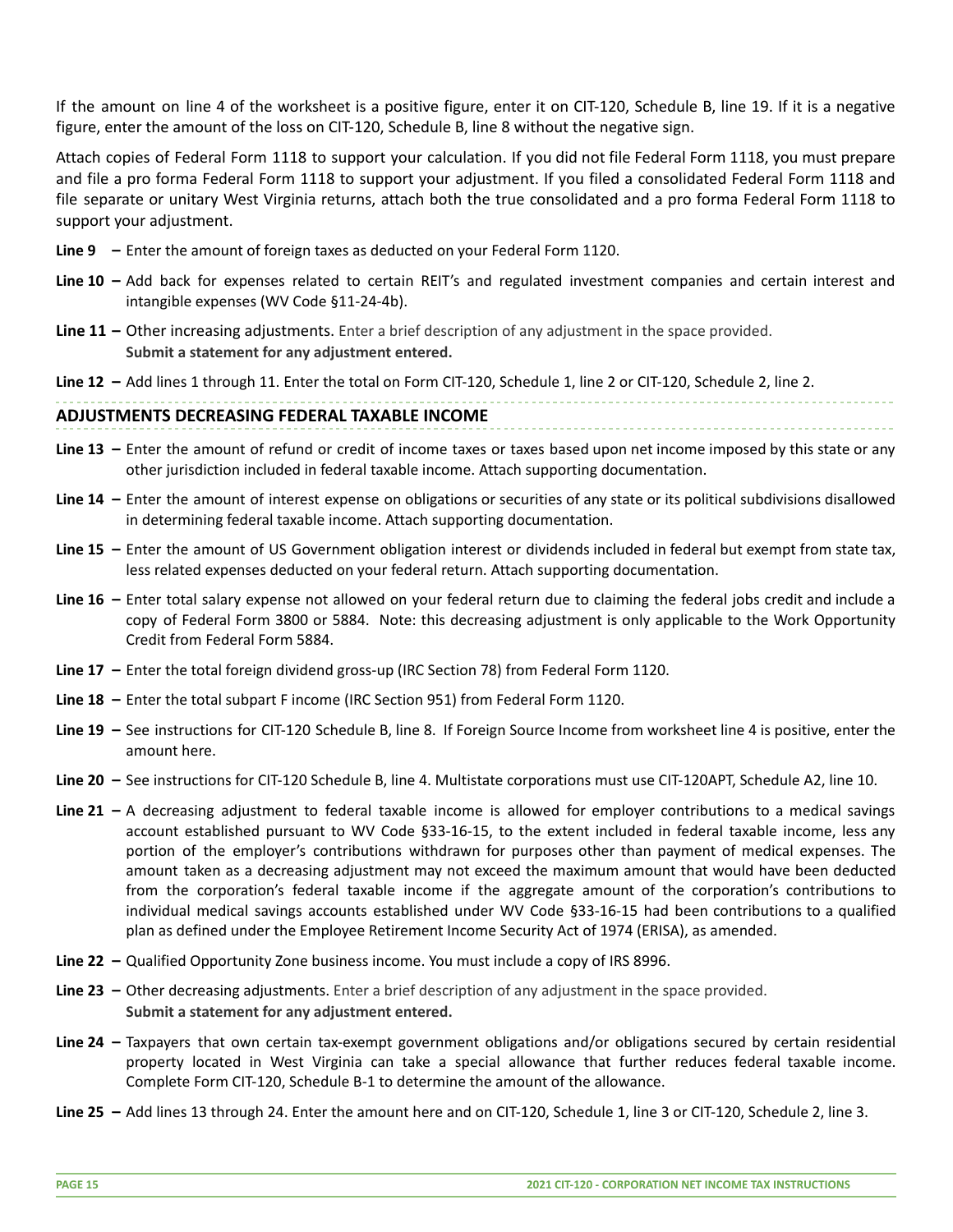# <span id="page-15-0"></span>**SCHEDULE B-1 ALLOWANCE FOR GOVERNMENTAL OBLIGATIONS/ OBLIGATIONS SECURED BY RESIDENTIAL PROPERTY (§ 11-24-6 (F))**

Taxpayers that own certain tax-exempt government obligations and obligations secured by certain residential property located in West Virginia can take a special allowance that further reduces federal taxable income. Complete CIT-120 Schedule B-1 to determine the amount of the allowance. The value of these obligations and loans is determined using the average of the monthly beginning and ending account balances. These account balances are determined at cost in the same manner that such obligations, investments and loans are reported on the balance sheet of your federal tax return.

**Lines 1 through 4 -** Attach copy of worksheets supporting the calculation of average monthly balance.

**Line 6 –** Average the beginning and ending balance of Federal Form 1120, Schedule L, line 15.

**Line 8 –** CIT-120, Schedule 1, line 1 or Schedule 2, line 1 plus CIT-120, Schedule B, line 12 minus the sum of lines 13 through 23, plus Form CIT-120APT, Schedule A2, lines 10, 11, and 12.

# <span id="page-15-1"></span>**SCHEDULE C – SCHEDULE OF TAX PAYMENTS**

**If the number of payments reported on Schedule C exceeds 10, you must file electronically.**

**Column 1 –** Enter the name of the entity making the payment or issuing the withholding credit.

**Column 2 –** Enter the FEIN of the entity making the payment or issuing the withholding credit.

**Column 3 –** Enter the date of any payments made by, or on behalf of, the entity.

**Column 4** – Enter a description of the type of payment made by, or on behalf of, the entity,

**Column 5** – Enter the amount of the payment made by, or on behalf of, the entity.

**Total Line** – Sum of the payments shown in Column 5.

The total amount of payments must equal the amount reported on Form CIT-120, line 13.

# <span id="page-15-2"></span>**SCHEDULE D – REPORTABLE ENTITIES**

If any box is checked in the Reportable Entities Section of page 1, the name and FEIN of each reportable entity must be entered on Schedule D.

#### **If the number of entities exceeds ten (10) you must file electronically.**

**Column 1 –** Enter the name of the reportable entity.

- **Column 2 –** Enter the FEIN of the reportable entity.
- **Column 3 –** Enter the name of the reportable entity's parent.
- **Column 4 –** Enter the FEIN of the parent.
- **Column 5–** Enter the Alpha Character designation for the explanation of the relationship between reportable entity and entity submitting this West Virginia Return.
	- A Pass through entity you are a partner, member, or shareholder doing business in WV
	- B Entity you own 80% of voting stock
	- C Entity that owned more than 80% of your stock
	- D Disregarded entity or QSUB
	- E Controlled Foreign Corporation

If the number of entities reported on Schedule D exceeds 10, you must file electronically.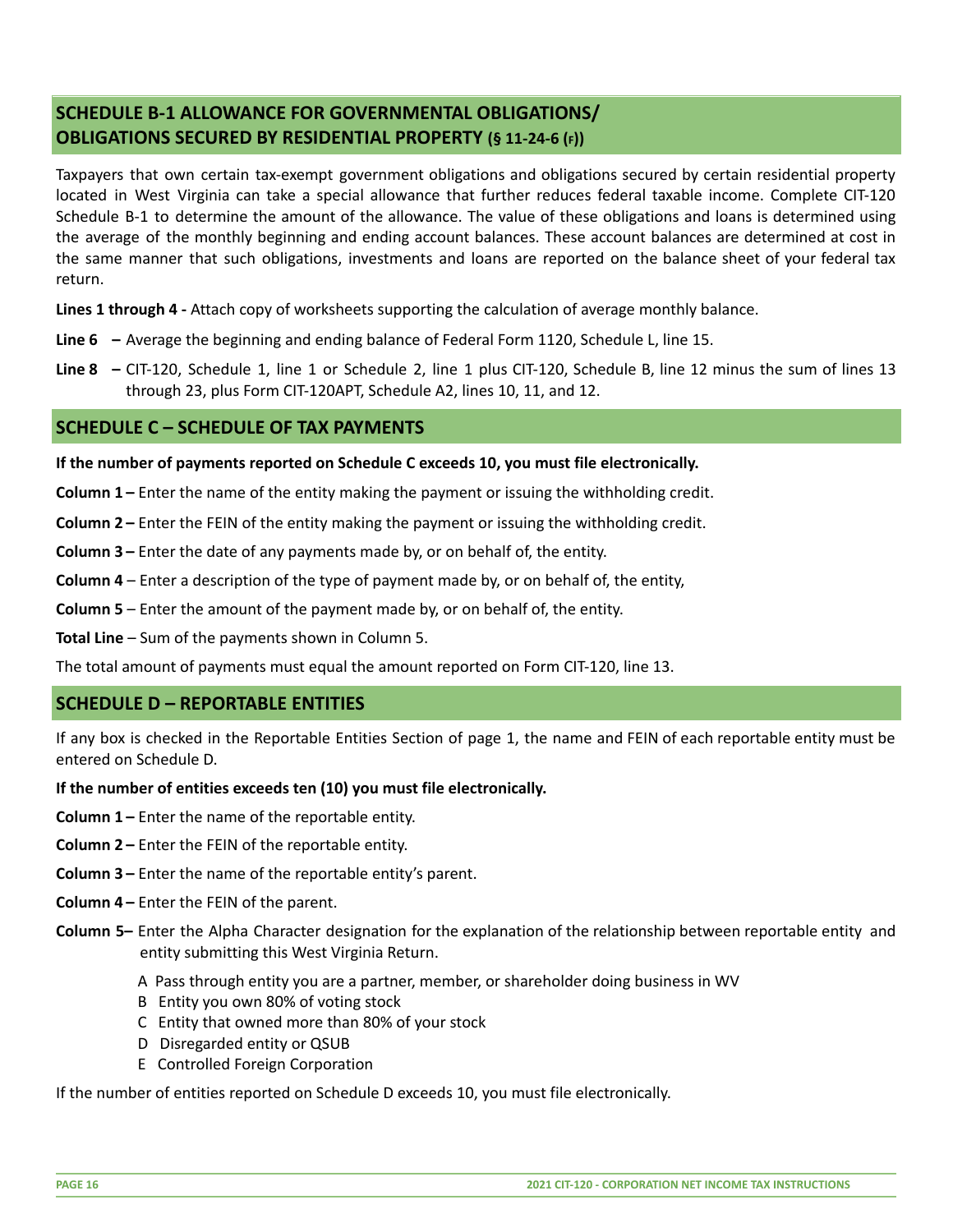# <span id="page-16-0"></span>**CIT-120TC: SUMMARY OF CORPORATION NET INCOME TAX CREDITS**

The CIT-120TC, Summary of Corporation Net Income Tax Credits, is a form used by corporations to summarize the tax credits that they claim against their Corporation Net Income Tax liability. In addition to completing the CIT-120TC, each tax credit has a schedule or form that is used to determine the amount of credit that can be claimed. Please note that some tax credit schedules require a completed application to be submitted and approved before the tax credit schedule can be filed. Both the CIT-120TC and the appropriate credit calculation schedule(s) or form(s) must be attached to your return in order to claim a tax credit.

**Line 19** – Total credits: Add column 2, lines 1 through 18.

Note: The amount of credit used cannot be greater than the Corporation Net Income Tax assessed on the return. For **additional information and a copy of the tax credit schedules and applications please visit tax.wv.gov.**

# <span id="page-16-1"></span>**SCHEDULE NOL: WV NET OPERATING LOSS CARRYFORWARD CALCULATION (§11-24-6(D))**

#### **WHO SHOULD COMPLETE SCHEDULE NOL?**

All corporations claiming a West Virginia net operating loss carry forward deduction on Form CIT-120, Schedule 1, line 5, CIT-120, Schedule 2, line 11 or Schedule UB-CR, column 16 must complete this schedule to support their net operating loss deduction. Schedule NOL is not a claim for refund. It is a calculation schedule to support the net operating loss carryforward deduction.

Any amount claimed as a federal net operating loss deduction must be added back to federal taxable income on West Virginia Form CIT-120, Schedule B, line 6 for a separate filer or column 2f (entity specific of applicable group) if a combined filer. The West Virginia net operating loss carryforward deduction is entered on Form CIT-120, Schedule 1, line 5, Schedule 2, line 11 or Schedule UB-CR, column 16 of each applicable group.

West Virginia NOL generated in periods after 2017 can be carried forward indefinitely. Any WV Net Operating Loss deduction is limited to 80% of taxable income starting in the 2021 taxable year. Note that rules for pre-2018 WV NOL remain the same.

A net operating loss deduction of a multistate corporation is subject to West Virginia allocation and apportionment rules.

The West Virginia net operating loss deduction is limited to net operating losses incurred by a corporation which performed business in West Virginia and filed Corporation Net Income Tax Returns in prior taxable years.

The amount of net operating loss deduction available to an affiliated group, which elects for the first time to file a consolidated return for a taxable year ending after July 1, 1988, is limited to the net operating losses incurred by members of the affiliated group which did business in West Virginia and filed separate West Virginia returns in prior years.

A West Virginia net operating loss deduction will not be allowed for net operating losses of those members of the affiliated group which did no business in West Virginia in prior taxable years and were not required to file West Virginia Corporation Net Income Tax Returns.

#### **SRLY RULES.**

The separate return limitation years (SRLY) rules set forth in Treasury Regulation §1.1502 apply in determining the allowable West Virginia net operating loss deduction.

When the SRLY rules apply, a member of an affiliated group's net operating loss carried forward from its separate return year can only offset that portion of the taxable income attributable to that member of the group.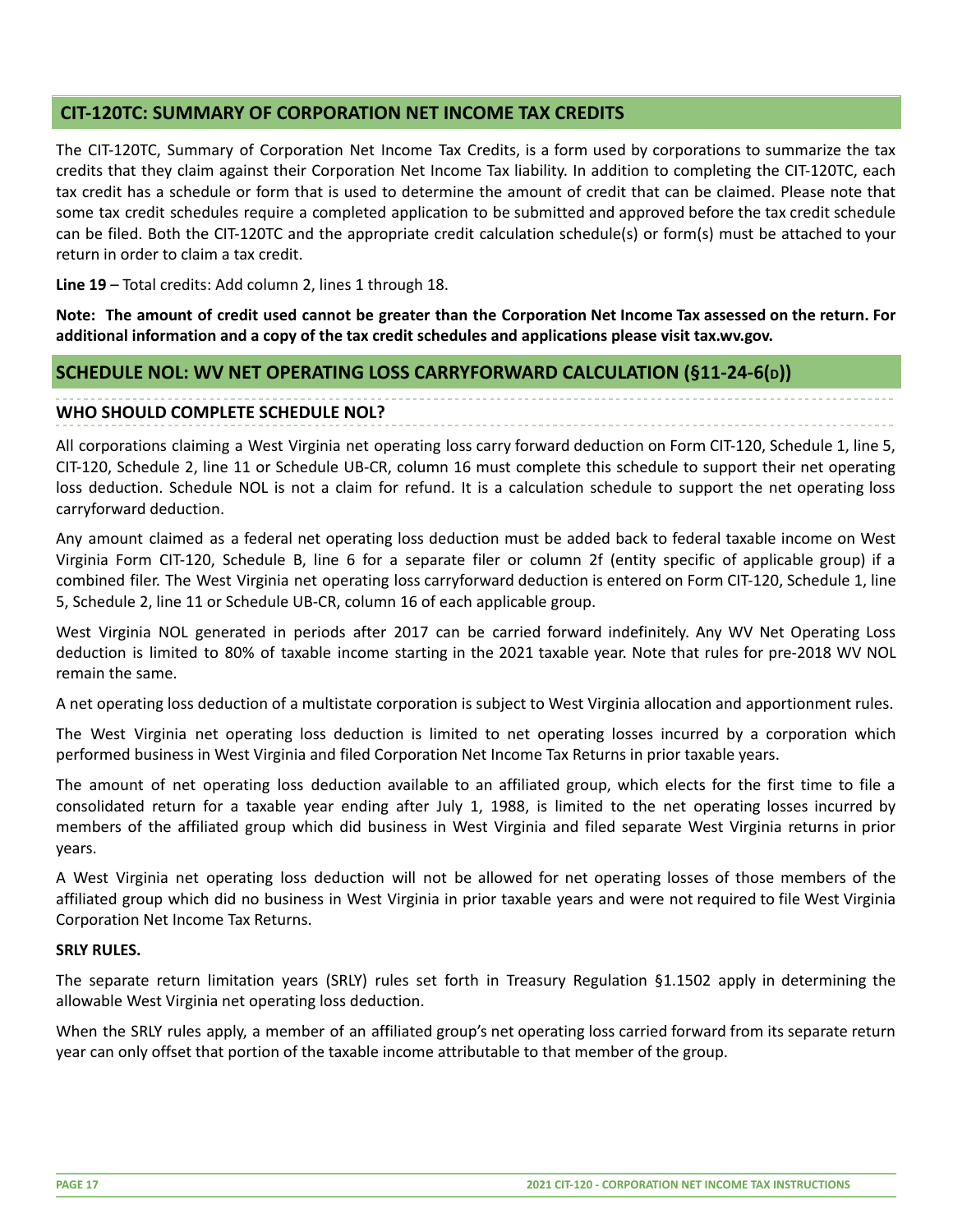Schedule NOL is designed to support the claiming of a West Virginia net operating loss carryforward deduction by providing information on the year of the loss and how the loss was/is being used. Enter the year of loss for each NOL in Column 1 and the FEIN of the entity incurring the the loss in Column 2. Columns 3 through 6 will determine current available amounts and amounts eligible for carryforward.

- **Column 1** Year of loss. Enter in column 1 the applicable tax year ending date(s) for the year(s) that you had net operating loss(es).
- **Column 2** Enter name and FEIN of the Consolidated Parent Corporation if you filed a consolidated return prior to 2009 and had a West Virginia Net Operating Loss or enter name and FEIN of all separate members' West Virginia net operating losses that filed separately prior to 2009.
- **Column 3** Amount of West Virginia net operating loss. Enter the amount of West Virginia net operating loss that corresponds to the year of the loss shown in Column 1.
- **Column 4** Amount carried back to years prior to loss year. Enter the total amount of loss for the taxable year entered in column 1 that was carried back to a year, or years prior to the year of the actual loss.
- **Column 5** Amount carried forward to years prior to this year. Enter the total amount of loss for the taxable year entered in column 1 that was carried forward to a year, or years, prior to the current taxable year.
- **Column 6** Amount being used this year. Enter the amount of loss for the taxable year entered in column 1 that is being used to offset West Virginia taxable income for the current taxable year.
- **Column 7** Remaining unused net operating loss. Enter the amount of loss for the tax year entered in column 1 that remains to be carried to a taxable year subsequent to the current taxable year.

## **TOTAL NET OPERATING LOSS CARRYFORWARD DEDUCTION FOR CURRENT TAXABLE YEAR.**

The amount of the West Virginia net operating loss carryforward deduction claimed on Form CIT-120, Schedule 1, Schedule 2 or Schedule UB-CR of the current year's tax return must equal the sum of Form CIT-120, Schedule NOL, column 6. The West Virginia net operating loss carryforward deduction cannot reduce West Virginia taxable income below zero.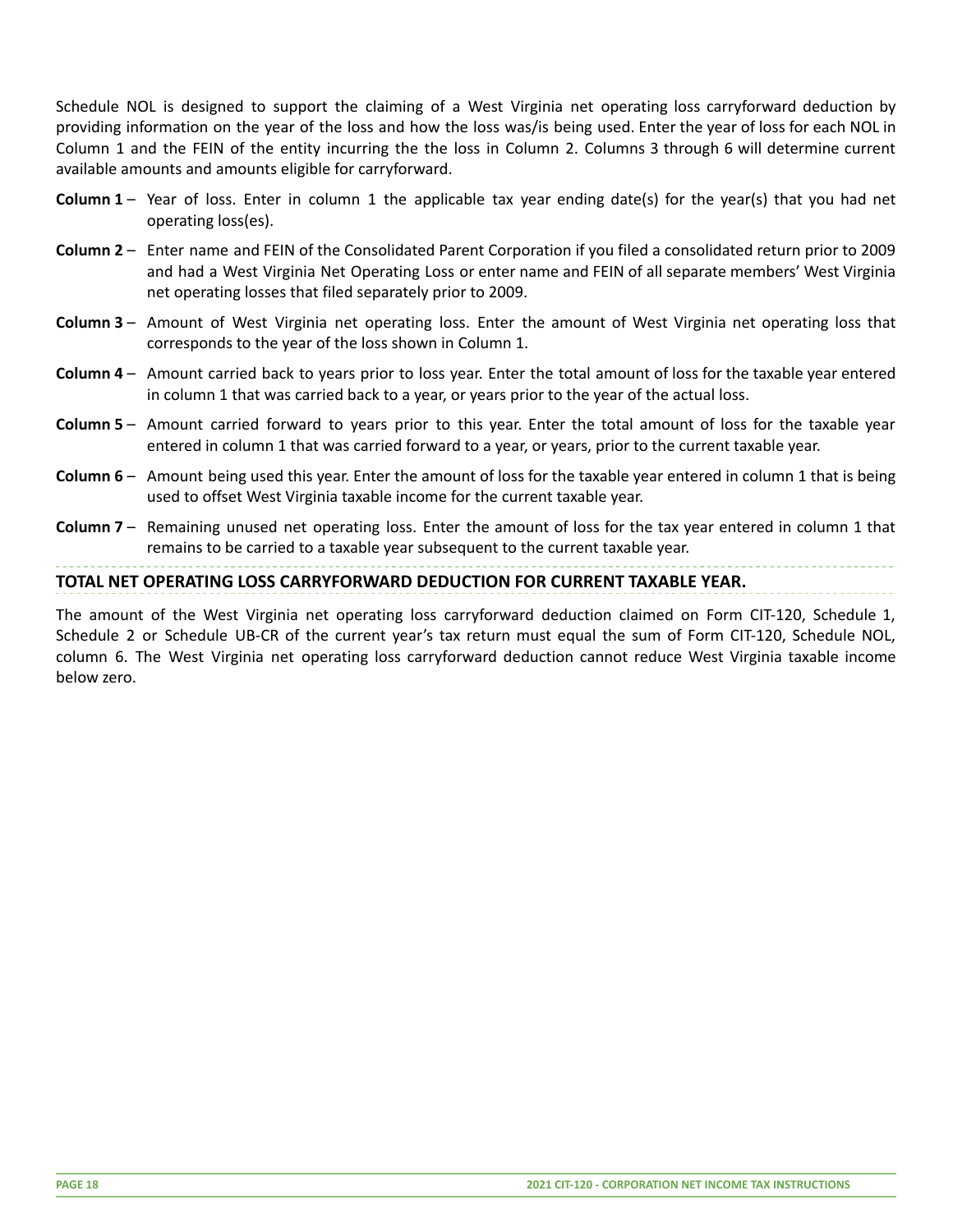# <span id="page-18-0"></span>**CIT-120 APT – ALLOCATION AND APPORTIONMENT FOR MULTISTATE CORPORATIONS**

# **SCHEDULES A1 & A2 – ALLOCATION OF NONBUSINESS INCOME**

If the corporation's business activities take place both within and without West Virginia and the corporation is also taxable in another state, certain items of nonbusiness income that are included in federal taxable income are directly allocated. All other income must be apportioned.

Business income arises from transactions and activities in the regular course of the corporation's trade or business and includes income from tangible and intangible property if the acquisition, management or disposition of the property constitutes integral parts of the corporation's trade or business.

Nonbusiness income includes all income that is not properly classified as business income less all expenses attributable to the production of this income. Nonbusiness income is allocated to West Virginia if (1) the corporation's commercial domicile, the principal place from which the trade or business is managed is located in West Virginia; or (2) property creating the nonbusiness income is utilized in West Virginia. Nonbusiness income from real property is allocated to West Virginia if the corporation's commercial domicile is located in West Virginia, or, in the case of patents or copyrights, if they are used in West Virginia.

For additional information regarding the nonbusiness income, you may request a copy of Publication TSD-392, "Corporation Net Income Tax Nonbusiness Income", by contacting our Taxpayer Services Division or online at tax.wv.gov.

Determine nonbusiness income allocated to West Virginia and outside West Virginia by completing Form CIT-120APT, Schedules A1 and A2. Only those types of nonbusiness income listed on Form CIT-120APT, Schedules A1 and A2 can be allocated. Any other types of income that the corporation classifies as nonbusiness must be apportioned.

**Line 9 –** Enter the amount from Form CIT-120APT, Schedule A1, column 3, line 9 on Form CIT-120, Schedule 2, line 5.

**Line 13 –** Enter the amount from Form CIT-120APT, Schedule A2, column 3, line 13 to Form CIT-120, Schedule 2, line 9.

#### **SCHEDULE B – APPORTIONMENT FORMULA**

If the corporation's business activities take place both within and without West Virginia and the corporation is also taxable in another state, all net income, after deducting those items of nonbusiness income allocated on Form CIT-120APT, Schedules A1 and A2 must be apportioned to West Virginia by using the appropriate apportionment formula. Completion of CIT-120APT, Schedule B is required even if apportionment is zero.

Special apportionment formulas apply to motor carriers and to financial organizations. If you are filing for a financial organization, follow the apportionment instructions for Form CIT-120APT, Schedule B, Part 3. If you are filing for a motor carrier, follow the apportionment instructions for Form CIT-120APT Schedule B, Part 2.

All other multistate corporations will use the standard apportionment formula of payroll, property, and sales, with the sales factor double weighted, and will complete CIT-120APT, Schedule B Parts 1 through 3 as applicable.

# **MULTISTATE CORPORATIONS – FOUR FACTOR FORMULA**

# **PART 1**

To determine your West Virginia apportionment percentage, first determine the following factors:

# **PROPERTY FACTOR.**

Property includes all real and tangible personal property owned or rented and used during the taxable year to produce business income. Property used in connection with the items of nonbusiness income allocated in Form CIT- 120APT, Schedule A1 and A2 shall be excluded from the factor.

Property must be included in the property factor if it is actually used or is available for or capable of being used during the taxable year. Property held as reserves, standby facilities or reserve sources of materials must be included. Property or equipment under construction (except goods in process that can be inventoried) must be excluded until it is actually used to generate business income. Movable property, such as tools, construction equipment and trucks, used both within and without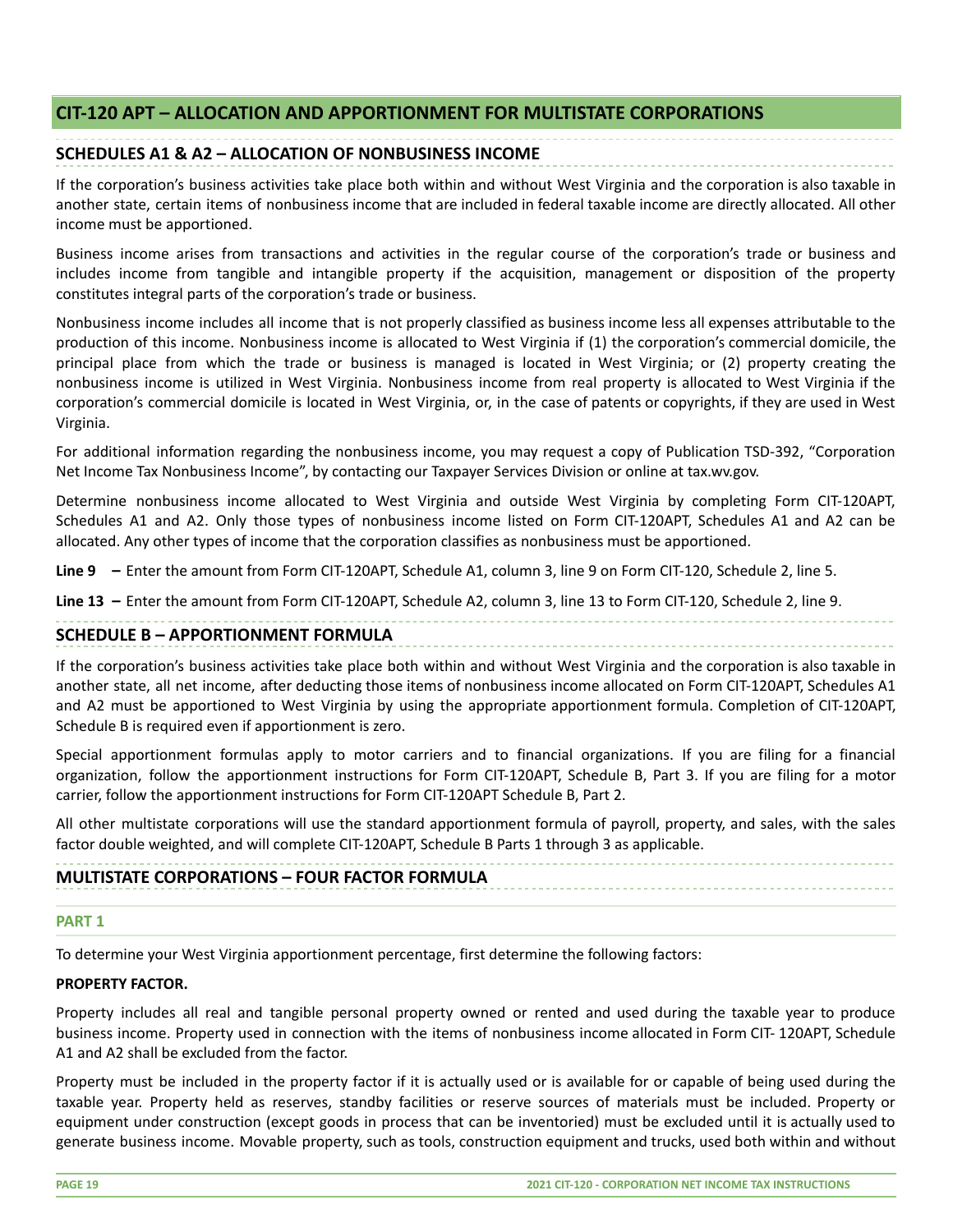West Virginia, shall be included in the numerator of the fraction on the basis of total time within the state during the taxable year.

Property owned is valued at original cost. Property rented is valued at eight times the net annual rental rate. Leasehold improvements are considered property owned and are included at their original cost. Generally, original cost is the basis of the property for federal income tax purposes at the time of acquisition and adjusted by subsequent capital additions of improvements and partial dispositions by reason of sale, exchange, abandonment, etc. As a general rule, property is included in the factor by averaging its value at the beginning and ending of the taxable period. The Tax Commissioner may require or allow averaging by monthly values if such a method is required to properly reflect the average value of the taxpayer's property for the taxable year.

**Line 1 –** Divide column 1 by column 2 and enter the result in column 3. State the result as a decimal and round to six (6) places after the decimal.

#### **PAYROLL FACTOR.**

The payroll factor shall include the amount of compensation paid to employees during the taxable year. The total amount paid is determined upon the basis of the taxpayer's accounting method for federal income tax purposes. If you have adopted the accrual method of accounting for federal purposes, all compensation shall be deemed to have been paid. Compensation may be included in the payroll factor by use of the cash basis only if you have permission from the Tax Commissioner for an alternate method of apportionment. Compensation means wages, salaries, commissions, and other forms of remuneration paid to employees for personal services. Payments made to an independent contractor or any other person not properly classified as an employee are excluded. **Only amounts paid directly to employees are included in the payroll factor.** Do not include compensation paid to employees engaged exclusively in an activity that generates nonbusiness income that you allocated on Form CIT-120APT, Schedules A1 and A2.

- **The denominator** (column 2) of the payroll factor is the total compensation paid by the taxpayer during the taxable year, as shown on the federal income tax return filed with the Internal Revenue Service Internal Revenue Service. This should also be reflected in the schedule of wages and salaries and the portion of cost of goods sold that reflect compensation..
- **The numerator** (column 1) of the payroll factor is the total amount paid in this state during the taxable year by the taxpayer for compensation. Compensation is paid in this state if any of the following tests, applied consecutively, are met:
	- a. The employee's service is performed entirely within this state;
	- b. The employee's service is performed both within and without this state, but the service performed without this state is "incidental" to the employee's service within this state;
	- c. If the employee's services are performed both within and without this state, the employee's compensation will be attributed to this state:
		- 1. If the employee's base of operations is in this state;
		- 2. If there is no base of operations in any state in which part of the service is performed, but the place from which the service is directed or controlled is in this state; or
		- 3. If the base of operations or the place from which the service is directed or controlled is not in any state in which some part of the service is performed, but the employee's residence is in this state.

Base of operation is the place from which the employee starts their work and to which they customarily return in order to receive instructions or communications from customers or others, or to replenish stock or other materials, repair equipment, or perform any other functions necessary to the exercise of their trade or profession at some other point or points.

Determine the payroll factor by entering the appropriate amounts on line 2. Enter West Virginia payroll in column 1 and payroll everywhere in column 2.

**Line 2 –** Divide column 1 by column 2 and enter the result in column 3. State the result as a decimal and round to six (6) places after the decimal

#### **SALES FACTOR.**

The term "sales" means all gross receipts of the taxpayer that are business income. The sales factor includes all gross receipts derived from transactions and activity in the regular course of your trade or business, less returns and allowances. Do not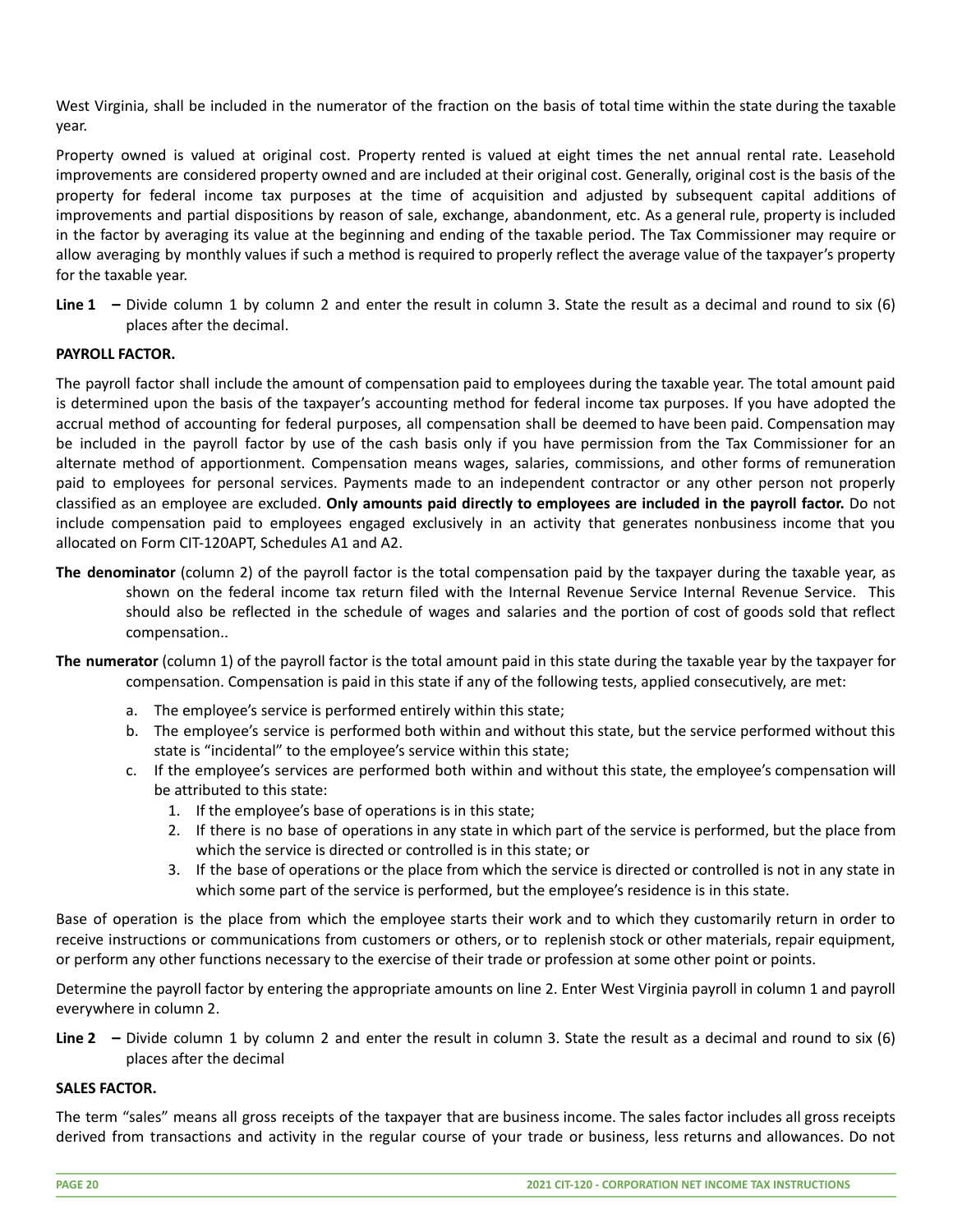include interest or dividends from obligations of the United States government, which are exempt from taxation in West Virginia, or gross receipts from an activity that produced nonbusiness income that you allocated on Form CIT-120APT, Schedules A1 and A2.

- **The denominator** (column 2) of the sales factor includes all gross receipts derived from transactions and activity in the regular course of the corporation's trade or business that was reflected in the corporation's gross income reported and as appearing on the federal income tax return unless otherwise excluded. Sales of tangible personal property delivered or shipped to a purchaser within a state in which you are not taxed (e.g. under Public Law 86-272) are to be excluded from the denominator.
- **The numerator** (column 1) of the sales factor includes all gross receipts attributable to West Virginia and derived from transactions and activity in the regular course of the corporation's trade or business. All interest income, service charges or time-price differential charges incidental to such gross receipts must be included regardless of the place where the accounting records are maintained or the location of the contract or other evidence of indebtedness.

#### **SALES OF TANGIBLE PERSONAL PROPERTY.**

Gross receipts from sales of tangible personal property are within West Virginia (1) if the property is received in West Virginia by the purchaser (except sales to the United States government) regardless of the F.O.B. point or other conditions of sales; or (2) if the property is shipped from an office, store, warehouse, factory, or other place of storage in West Virginia and the purchaser is the United States government.

Sales within West Virginia are generally determined on a destination basis. If the purchaser picks up or otherwise receives the property in West Virginia, the sale is treated as taking place in this state. If the property is delivered by common carrier or other means of transportation, the place at which the property is received, after all transportation is completed, is the place where the sale took place. Direct delivery in West Virginia, other than for purposes of transportation, to a person or firm designated by a purchaser, constitutes delivery to the purchaser in West Virginia regardless of where title passes or other conditions of sale. Direct delivery withoutWest Virginia, to a person or firm designated by a purchaser, does not constitute delivery to a person in this state.

#### **OTHER SALES.**

Gross receipts from transactions other than sales of tangible personal property are attributable to West Virginia if (1) the income producing activity which gives rise to the receipts is performed entirely in West Virginia; (2) the income producing activity is performed both within and without West Virginia and a greater portion of the income producing activity is performed in this state than in any other state, based on cost of performance; or (3) if the sale constitutes business income to the taxpayer, or the taxpayer is a financial organization subject to the special apportionment rules. Refer to West Virginia Code §11-24-7 for a discussion of income producing activity and cost of performance.

Gross receipts from the sale, lease, rental, or licensing of real property are within West Virginia if the real property is located in this state. Gross receipts from the rental, lease or licensing of tangible personal property are in West Virginia if the property is located in this state. If such property is both within and without West Virginia during the rental, lease or licensing period, gross receipts attributable to West Virginia shall be determined based upon the total time within the state during the taxable year. Gross receipts for the performance of personal services are in West Virginia if such services are performed in this state.

Determine the sales factor by entering the appropriate amount on line 3. Enter West Virginia sales in column 1 and sales everywhere in column 2.

**Line 3 –** Column 2. Total Sales. This amount when added to the total gross nonbusiness income as shown on CIT-120APT, Schedule A1, line 9, must equal the sum of gross income as reported on your federal income tax return. Any differences must be noted and explained in an attachment to your return.

| Sum of gross income items on federal return                   |
|---------------------------------------------------------------|
| Less total allocated income (CIT-120APT, Schedule A1, line 9) |
| Equals Form CIT-120APT, Schedule B, line 3, column 2          |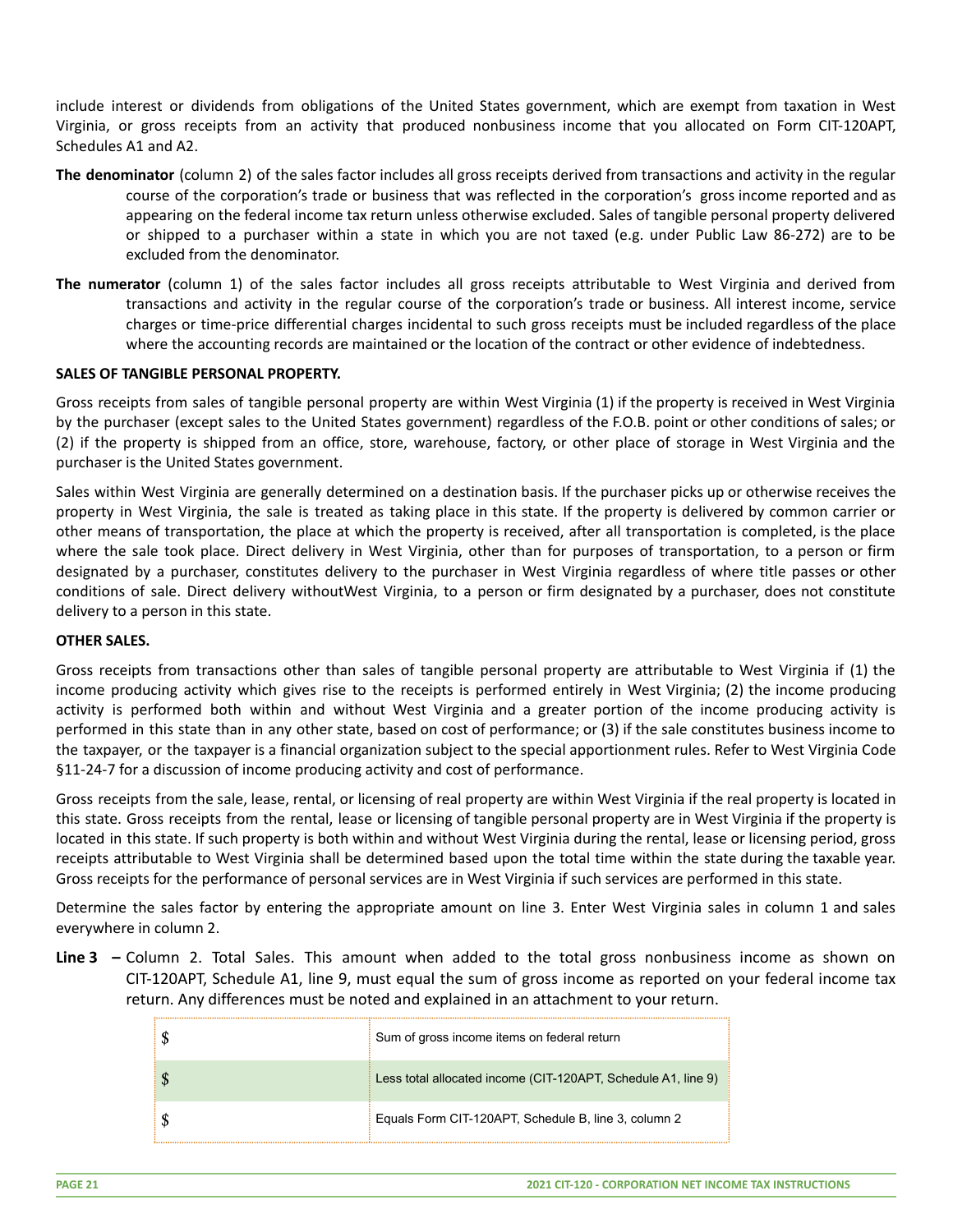- **Line 4 –** Enter the total gross receipts from sales of tangible personal property delivered or shipped to a purchaser within a state in which you are not taxed (e.g. Public Law 86-272). This is the throw out rule per WV Code §11-24-7(e)(11)(B) and §11-23-5(l)(2).
- **Line 5 –** In column 1, enter the amount from line 3. In Column 2, subtract line 4 from line 3 and enter the difference. Divide column 1, line 5 by column 2, line 5 and enter the result in column 3, line 5. State the result as a decimal and round to six (6) places after the decimal.
- **Line 6 –** Enter line 5 again.
- **Line 7 –** Add column 3, lines 1, 2, 5, and 6 and enter the sum in column 3.
- **Line 8 –** Divide the six (6) digit decimal from column 3, line 7 by the number 4, reduced by the number of factors, if any, showing zero in column 2, lines 1, 2, 5, and 6. Enter the six (6) digit decimal fraction here and on Form CIT-120, Schedule 2, line 7.

# **MOTOR CARRIERS – SPECIAL SINGLE FACTOR FORMULA**

#### **PART 2 – VEHICLE MILES.**

Motor carriers of property or passengers are subject to special apportionment rules. Motor carriers must apportion their business income by using a single factor formula of vehicle miles.

A motor carrier is any person engaged in the transportation of passengers and/or property for compensation by a motor propelled vehicle over roads in West Virginia, whether on a scheduled route or otherwise. The term "vehicle miles" means the operations of a motor carrier over one mile.

The special apportionment formula for motor carriers does NOT apply if:

- a. The motor carrier neither owns nor rents any real or tangible personal property located in West Virginia, has made no pickups or deliveries within West Virginia, and has traveled less than 50,000 miles in West Virginia during the taxable year; or
- b. The motor carrier neither owns nor rents any tangible personal property located in West Virginia except vehicles and makes no more than 12 trips into or through West Virginia during the taxable year.

Under either (A) or (B), the mileage traveled in West Virginia may not be more than five percent (.05) of the total vehicle miles traveled in all states during the taxable year.

Determine the apportionment factor by entering the appropriate vehicle miles for West Virginia in column 1, and vehicle miles everywhere in column 2.

Divide column 1 by column 2 and enter the result in column 3. State the result as a decimal fraction and round to six (6) places after the decimal. Enter the six (6) digit decimal fraction from column 3 on CIT-120, Schedule 2, line 7.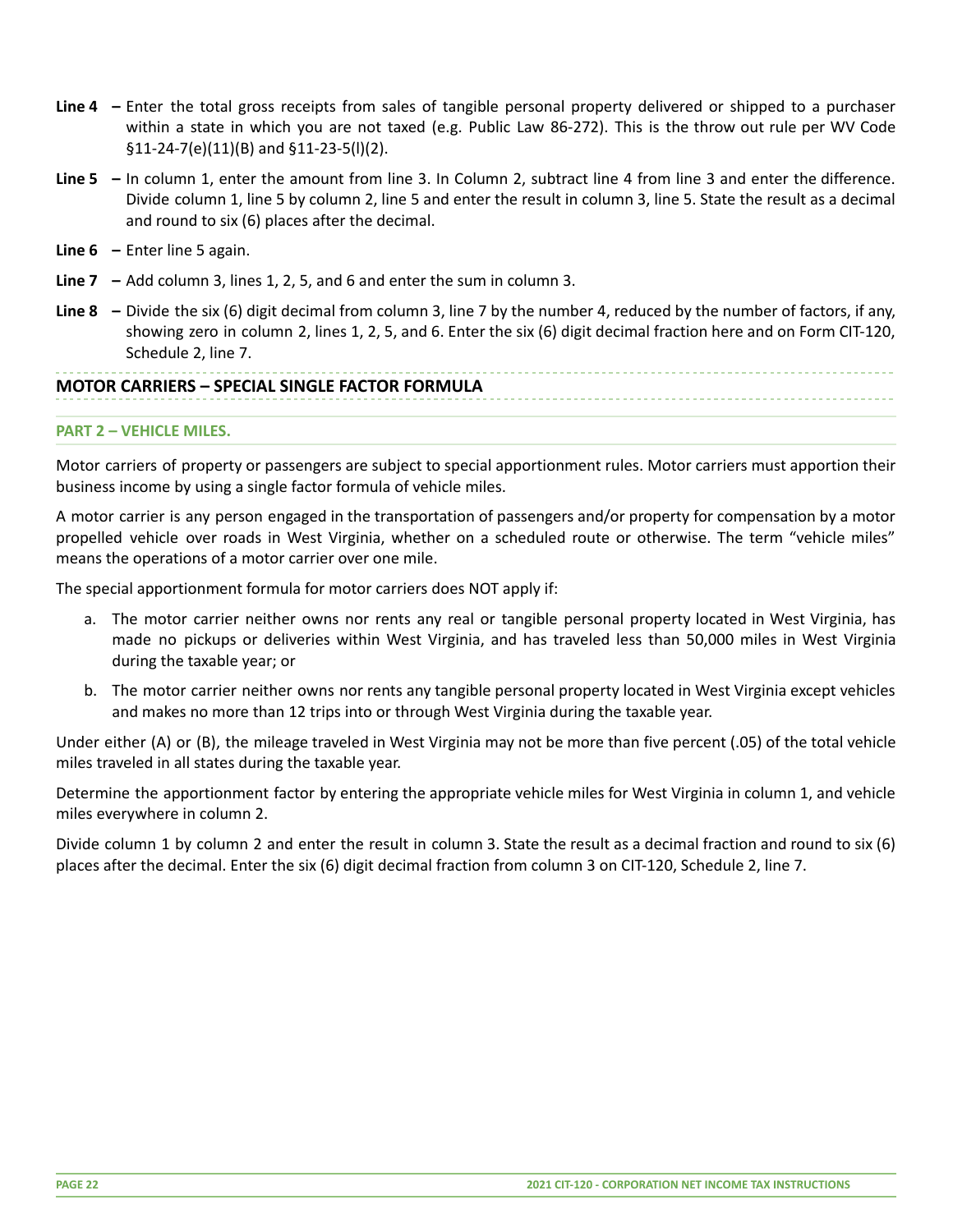# **FINANCIAL ORGANIZATIONS – SPECIAL SINGLE FACTOR FORMULA**

#### **PART 3 – GROSS RECEIPTS.**

Financial organizations subject to apportionment must apportion their business income by using a single factor gross receipts formula.

A financial organization is any holding company or regulated financial corporation or subsidiary thereof, or any corporation deriving more than fifty percent (.5) of its gross receipts from one or more of the following:

- Making, acquiring, selling, or servicing loans or extensions of credit.
- 2. Leasing or acting as an agent, broker, or advisor in connection with leasing real and personal property that is the economic equivalent of an extension of credit.
- 3. Operating a credit card business.
- 4. Rendering estate or trust services.
- 5. Receiving, maintaining, or otherwise handling deposits.
- 6. Engaging in any other activity with an economic effect comparable to any of the above.

Financial organizations regularly engaging in business in West Virginia shall apportion their business income by means of a single factor of gross receipts apportionment formula. A financial organization not having its commercial domicile in West Virginia is presumed to be regularly engaging in business in West Virginia if during any year it obtains or solicits business with 20 or more persons within West Virginia, or the sum of its gross receipts attributable to sources in West Virginia equals or exceeds \$100,000.00.

Gross receipts from the following ownership interest (and certain related activities) will not be considered in determining whether a financial organization is subject to taxation.

- 1. An interest in a real estate mortgage investment conduit, a real estate investment, or a regulated investment company;
- 2. An interest in a loan backed security representing ownership or participation in a pool of promissory notes or certificates or interest that provide for payments in relation to payments or reasonable projections of payments on the notes or certificates;
- 3. An interest in a loan or other asset from which the interest is attributed to a consumer loan, a commercial loan or a secured commercial loan, and in which the payment obligations were solicited and entered into by a person that is independent and not acting on behalf of the owner; or an interest in the right to service or collect income from such a loan or asset; or
- 4. An amount held in an escrow or trust account with respect to property described above.

However, if a financial organization is subject to taxation when gross receipts from these interests are not considered, such receipts must then be included when determining the amount of taxes owed.

Neither the numerator nor the denominator of the gross receipts factor should include gross receipts from obligations and certain loans on which you claim the special allowance on Form CIT-120, Schedule B-1.

Divide column 1 by column 2 and enter in column 3. State the result as a decimal fraction and round to six places after the decimal. Enter the six (6) digit decimal fraction from column 3 on Form CIT-120, Schedule 2, line 7.

# **PETITIONING FOR AN ALTERNATIVE METHOD OF APPORTIONMENT**

To use an alternate method of allocation and apportionment ro determine your taxable net income, you must petition the Tax Commissioner. Your petition for an alternate method must be filed no later than the normal due date of your return. You must have written permission to use an alternate apportionment method before filing your return. Permission will only be granted if you can show that the statutory formula does not properly reflect your taxable income, and if the alternate method properly and fairly shows your West Virginia taxable income.

Your petition should include your name and address, state of incorporation and principal place of business, a description of the kind(s) of business in which you are engaged, a detailed statement of how sales are made in West Virginia, a computation of your West Virginia taxable income using the statutory apportionment formula and using your proposed alternate formula, and a summary of the facts that support your position.

Send your petition to the West Virginia State Tax Department, Tax Account Administration Division, Corporate Tax Unit, PO Box 1202, Charleston, WV 25324-1202.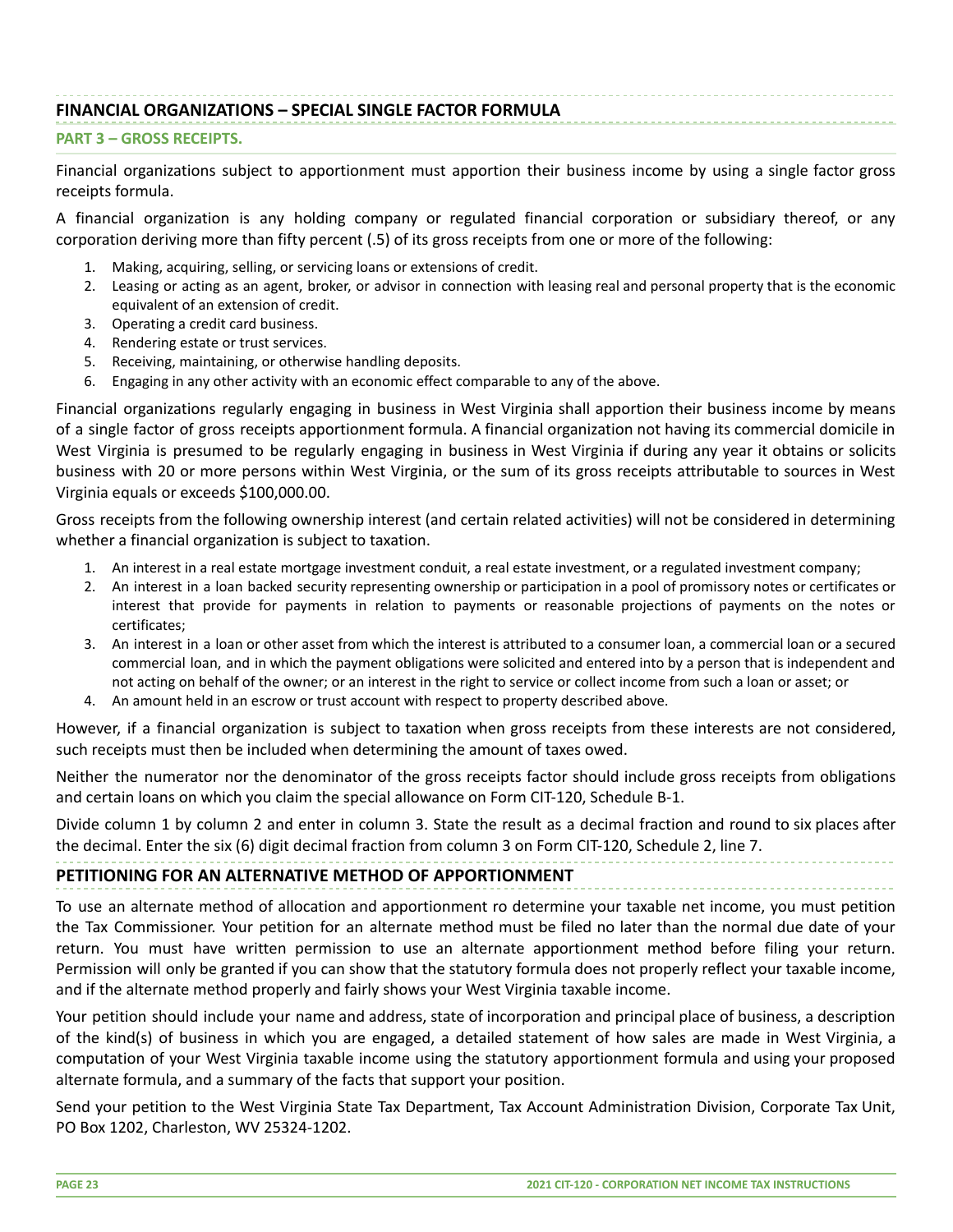# <span id="page-23-0"></span>**CIT-120U**

Use this form to determine if any penalty for underpayment of estimated West Virginia Corporation Net Income Tax is due.

Who must pay the penalty? A corporation is required to file a declaration of estimated corporation net income tax and make estimated tax payments on Form WV/CIT-120ES if its West Virginia taxable income can reasonably be expected to exceed \$10,000.00, which equals a tax liability after tax credits of more than \$650.00 (Code §11-24-16). Estimated tax is a corporation's expected income tax liability minus its tax credits. A taxpayer is required to remit, in equal installments on the 15th day of the 4th, 6th, 9th, and 12th months of their taxable year, at least ninety percent (.90) of the tax due for the filing period.

If a corporation did not pay enough estimated tax by the due dates, it will be assessed the penalty. The penalty is figured separately for each installment due date. The corporation may owe the penalty for an earlier installment due date, even if it paid enough tax later to make up the underpayment. The underpayment of estimated tax penalty rate will be 9.25% in 2021.

#### **PART 1: ALL FILERS MUST COMPLETE THIS PART**

- **Line 1 –** Enter your Corporation Net Income Tax after credits (Form CIT-120, line 9). If this amount is less than \$650.00, skip lines 2 and 3 and enter 0 on line 5.
- **Line 2 –** Multiply the amount on line 1 by ninety percent (.9) and enter the result here. This is the amount the corporation should have paid in estimated tax for this taxable year.
- **Line 3 –** Enter the Corporation Net Income Tax after credits from your 2019 return. If the corporation did not file a 2019 return leave this line blank.
- **Line 4 –** Enter the smaller of line 2 or line 3. If line 3 is blank enter the amount from line 2. This is the amount the corporation should have paid in estimated tax for this taxable year.
- **Line 5 –** Enter the amount from line 4. This is the amount of estimated Corporation Net Income Tax that should have been paid.

#### **DETERMINE THE PENALTY BY COMPLETING PART II, III, AND IV**

Part II: Annualized Installment Worksheet

If the taxable income varied during the year, the corporation may be able to lower or eliminate the amount of one or more required installments by using the annualized installment worksheet. To use the annualized installment method to figure the penalty, complete Part I, Part II, Part III, and Part IV of Form CIT-120U. Follow the line by line instructions entered on Form CIT-120U.

#### **PART III: CALCULATE THE UNDERPAYMENT**

Line 23 **–** In column A, enter the estimated tax payments deposited by the 15th day of the 4th month of your tax year.

In column B, enter payments made after the 15th day of the 4th month through the 15th day of the 6th month of your tax year.

In column C, enter payments made after the 15th day of the 6th month through the 15th day of the 9th month of your tax year.

In column D, enter payments made after the 15th day of the 9th month through the 15th day of the 12th month of the tax year.

Line 29 **–** If any of the columns in line 29 shows an underpayment, complete Part IV to figure the penalty for that period.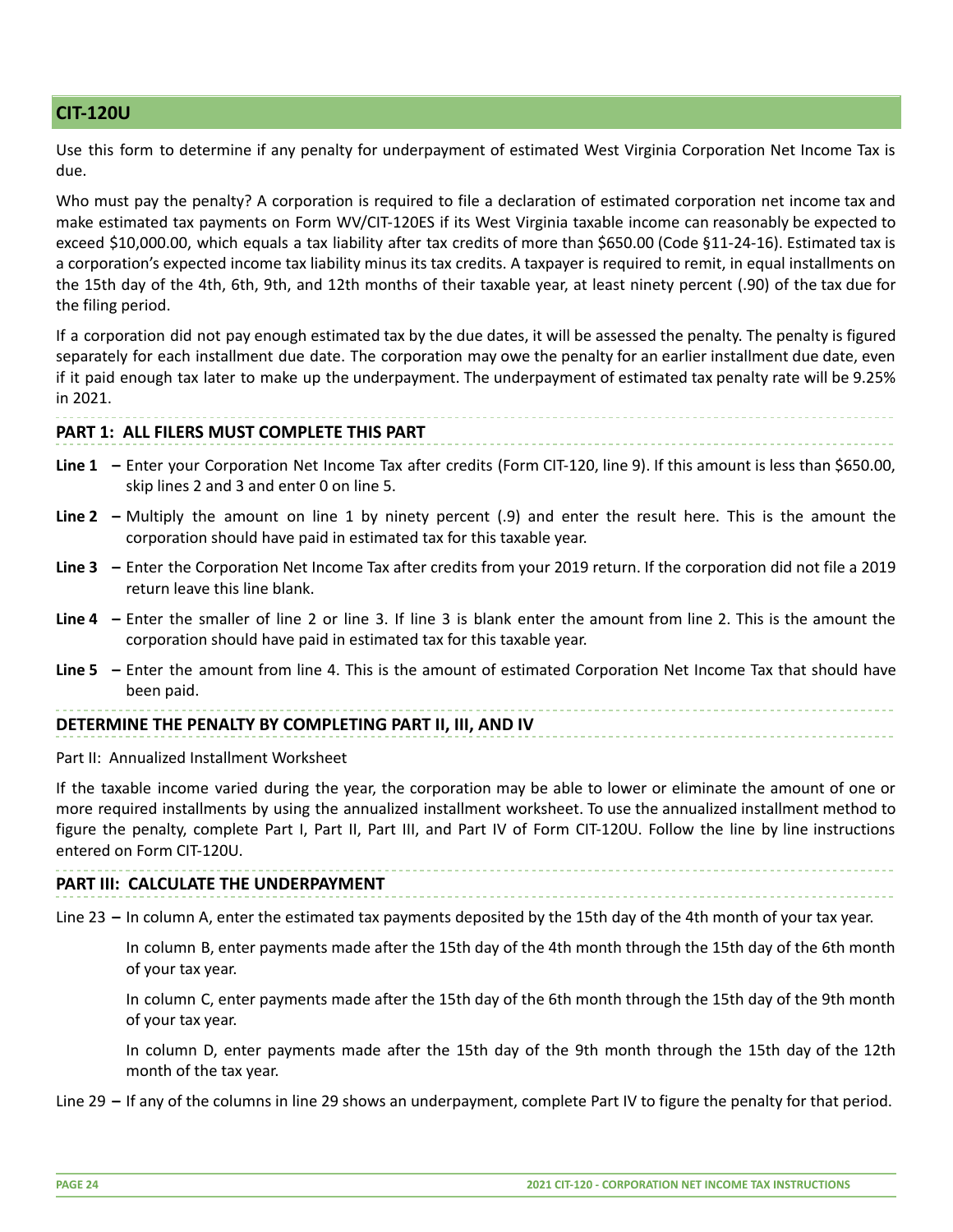# **PART IV: CALCULATE THE PENALTY**

Complete lines 31 through 42 to determine the amount of the penalty. The penalty is figured for the period of underpayment determined under West Virginia Code §11-10-18a using the rate of interest determined under West Virginia Code §11- 10-17 or 17a, whichever is appropriate for the taxable year. For underpayments involving periods after January 1, 2022, see the instructions for lines 39 and 40.

**Line 31 –** Enter the date on which the installment payment was made or the original due date of the annual return, whichever is earlier. The due date of the return is the 15th day of the 4th month following the close of the taxable year for corporations. The due date of the annual return of an exempt organization with unrelated business taxable income is the 15th day of the 5th month following the close of the taxable year. The payment of estimated tax is applied against underpayments of required installments in the order that installments are required to be paid, regardless of which installment the payment pertains to.

For example, a corporation has an underpayment for the April 15th installment of \$1,000. The June 15th installment requires a payment of \$2,500. On June 10th, the corporation deposited \$2,500 to cover the June 15th installment. \$1,000 of this payment is considered to be for the April 15th installment. The penalty for April 15th installment is figured to June 10th (56 days). The payment to be applied to the June 15th installment will then be \$1,500.

If the corporation made more than one payment for a required installment, attach a separate computation for each payment.

- **Lines 39 & 40** For underpayments involving periods after January 1, 2022, use the interest rate established by the State Tax Commissioner. You can contact the West Virginia State Tax Department, Taxpayer Services Division, at 1-800-982-8297 to get rate information. Administrative Notices adjusting interest rates may also be found online at tax.wv.gov.
- **Line 42 –** If you have completed this form to determine the penalty for underpaying the corporation's estimated Corporation Net Income Tax, enter the amount on line 6 on Form CIT-120, line 22.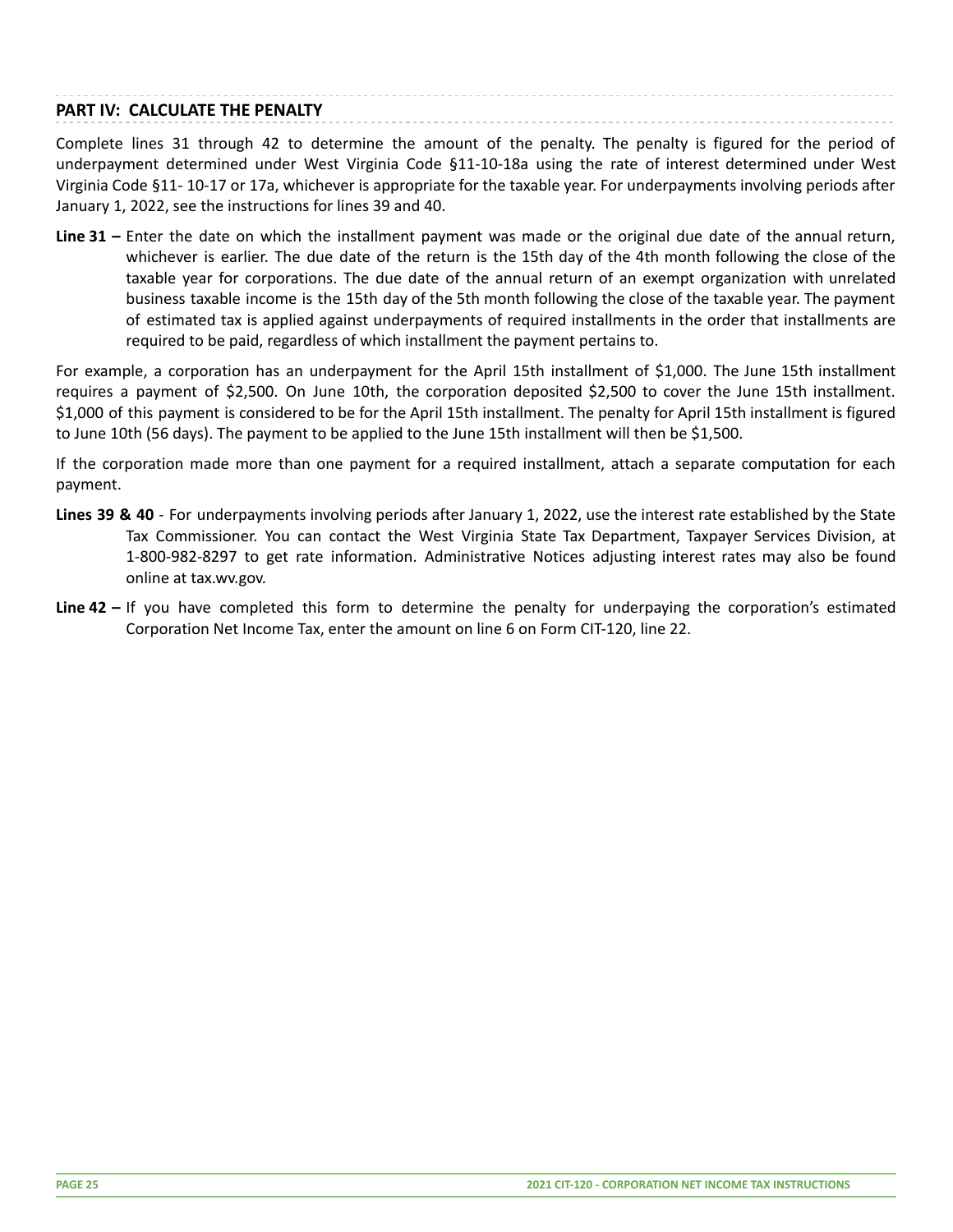# <span id="page-25-0"></span>**COMBINED REPORTING**

# **COMBINED CORPORATION NET INCOME REPORTING REQUIRED (§11-24-13A(J)).**

For tax years beginning on or after January 1, 2009, any taxpayer engaged in a unitary business with one or more other corporations shall file a combined report which includes the income, allocation, and apportionment of income of all corporations that are members of the unitary business. Notwithstanding any provision to the contrary in this article, the income of an insurance company, the allocation or apportionment related thereto, and the apportionment factors of an insurance company shall not be included in a combined report filed under this article unless specifically required to be included by the Tax Commissioner.

Net operating loss (NOL) carryovers earned during a year in which the taxpayer filed a consolidated tax return (§11-24-13c). West Virginia computes net operating losses on a post-apportionment basis, including business and nonbusiness income adjustments. NOLs can only be carried forward (or backwards) to be applied against West Virginia source income of the combined group members to which it is attributable. NOL's that were incurred by an entity in a period in which the entity filed separately, cannot be used by other members of the combined group. There is an exception for NOL's earned when the taxpayer was filing on a consolidated basis. Those NOL's can be carried over and applied against the income of any former member of the consolidated (controlled) group. (see NOL Calculation instructions on page 14)

#### **WATER'S-EDGE REPORTING.**

Water's-Edge Reporting is mandated absent an affirmative election to report based upon a worldwide unitary combined report. Members of the Water's-Edge Reporting group include:

- 1. Any unitary member incorporated in the United States or formed under the laws of any state, the District of Columbia or any territory or possession of the United States;
- 2. Any unitary member whose average property, payroll and sales factors within the United States is twenty percent or more;
- 3. Any unitary member which is a domestic international sales corporation, a foreign sales corporation, or an export trade corporation as defined by federal law;
- 4. Any unitary member with effectively connected income with the conduct of a trade or business within the United States to the extent of that effectively connected income;
- 5. Any unitary member that is a "controlled foreign corporation", to the extent of the members' Subpart F income, unless that income is subject to an effective rate of tax that is greater than ninety percent of the maximum federal rate;
- 6. Any unitary member that earns more than twenty percent of its income from intangible property or service-related activities that are deductible against the business income of other members of the Water's-Edge group; and
- 7. Any unitary member doing business in a tax haven.

**Worldwide Unitary Combined Reporting:** A corporation may choose to file Worldwide Unitary Combined Reporting. To do so, please fill out and sign West Virginia Form CIT-120 OPT and attach to your return. This election is binding for 10 years unless a written request to withdraw for reasonable cause has been sent to the commissioner and granted.

#### **GENERAL INFORMATION**

**What is the purpose of the UB Schedules?** The purpose of the UB Schedules is to enable a unitary business group to determine the amount of its unitary business income that is attributable to West Virginia. A unitary business group's business income includes all income that may be apportioned by formula among the states in which the group is doing business without violating the Constitution of the United States.

**What is a unitary business group**? The term "unitary business group" means a group of persons related through common ownership whose business activities are integrated with, dependent upon, and contribute to each other. In the case of a corporation, common ownership is defined as the direct or indirect ownership or control of more than fifty percent (.5) of the outstanding voting stock. For further instructions see WV Code 11-24-13f (a) waters-edge reporting-subdivision (1) through (7).

**What are the filing requirements?** Corporations that are members of the same unitary business group must file a combined report including all required information of every business engaging in the unitary business with the corporation. This report must be filed with each member's separate return unless the group elects to designate a corporation as surety and file a combined return.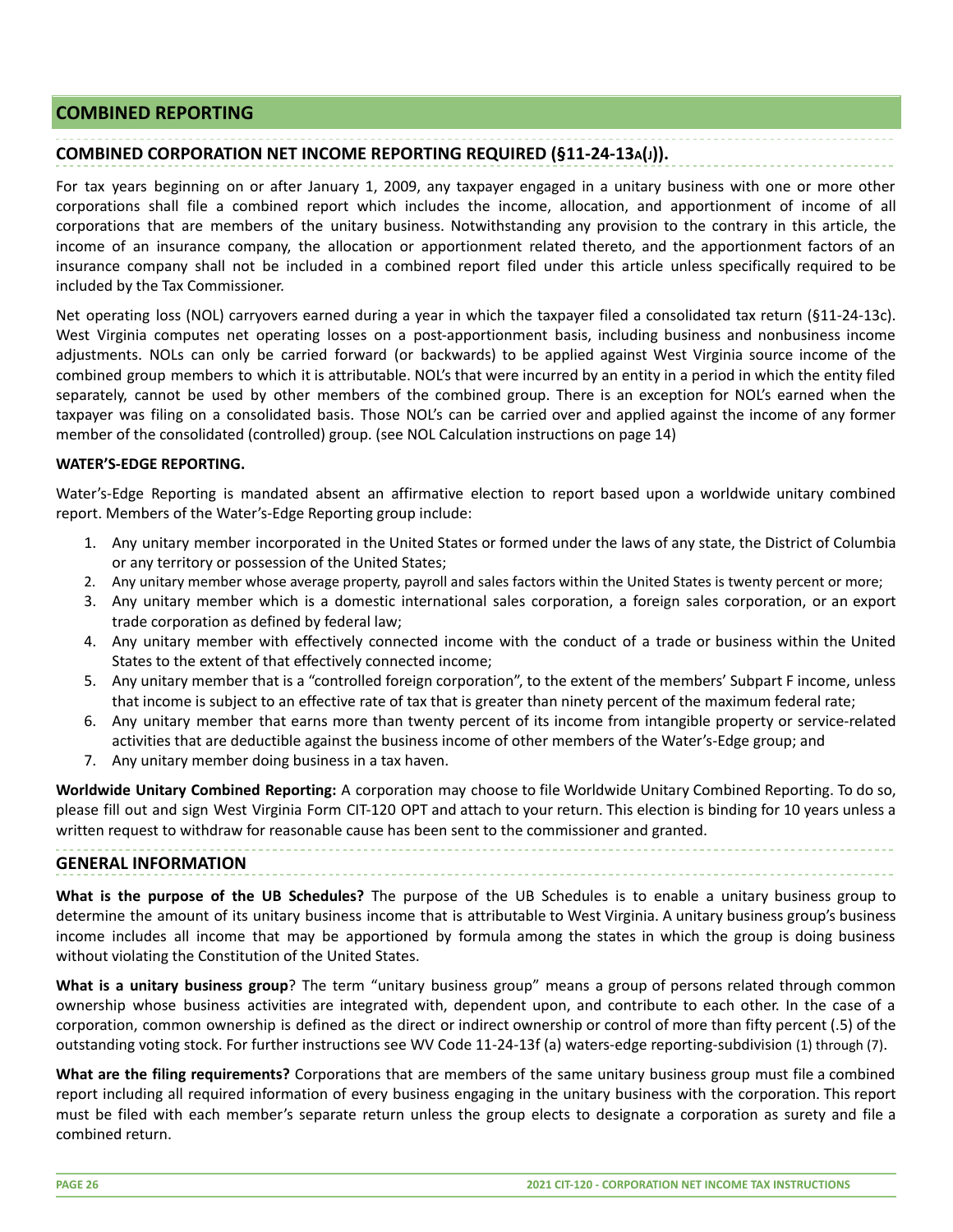#### **SPECIFIC INSTRUCTIONS**

#### **SCHEDULE UB – LIST OF MEMBERS IN A UNITARY COMBINED GROUP.**

List all members of the unitary business group including group number (1-3), name, FEIN, month and year ending, total tax from UB-CR, total payments, and prior year credits. Make copies of the blank Schedule UB as needed. The following list defines the group numbers:

Group 1 – Regular entities

Group 2 – Motor carriers

Group 3 – Financial organizations

#### **SCHEDULE UB-CR. COMBINED REPORT.**

The purpose of the Schedule UB-CR Combined Report is to provide a method of reporting the separate business income of multiple companies within a unitary group onto one statement. The business income is reported and apportioned for each company as if it were filed separately. The income for all companies is then combined, after eliminations, to allow the business income of the unitary group to be filed on one CIT-120 return.

The UB-CR MUST be used when filing a combined report and/or combined return. Taxpayers who file combined returns must file their West Virginia CIT-120 return electronically. The UB-CR must be supported within the electronic filing software in order to file a combined return.

For most filers, the unitary business structure will be in one of the following groups: Regular Entities, Motor Carriers, or Financial Organizations. Therefore, the Combined row of the appropriate WV Net Income Tax group from Schedule UB-CR will be what is transferred to the CIT-120, page 2, line 9. In the event of multiple groups, add the Taxable Income from each group together and enter on CIT-120, page 2, line 9.

Group 1 - Regular Entities

Group 2 – Motor Carriers

Group 3 – Financial Organizations

**Note: The spreadsheet for each Group type is the same except for the way the WV apportionment is calculated.**

Enter Name of each entity on the appropriate Group tab

Enter the FEIN of each entity on the appropriate Group tab

**Column 1** – Enter the Federal taxable income for each entity in the appropriate group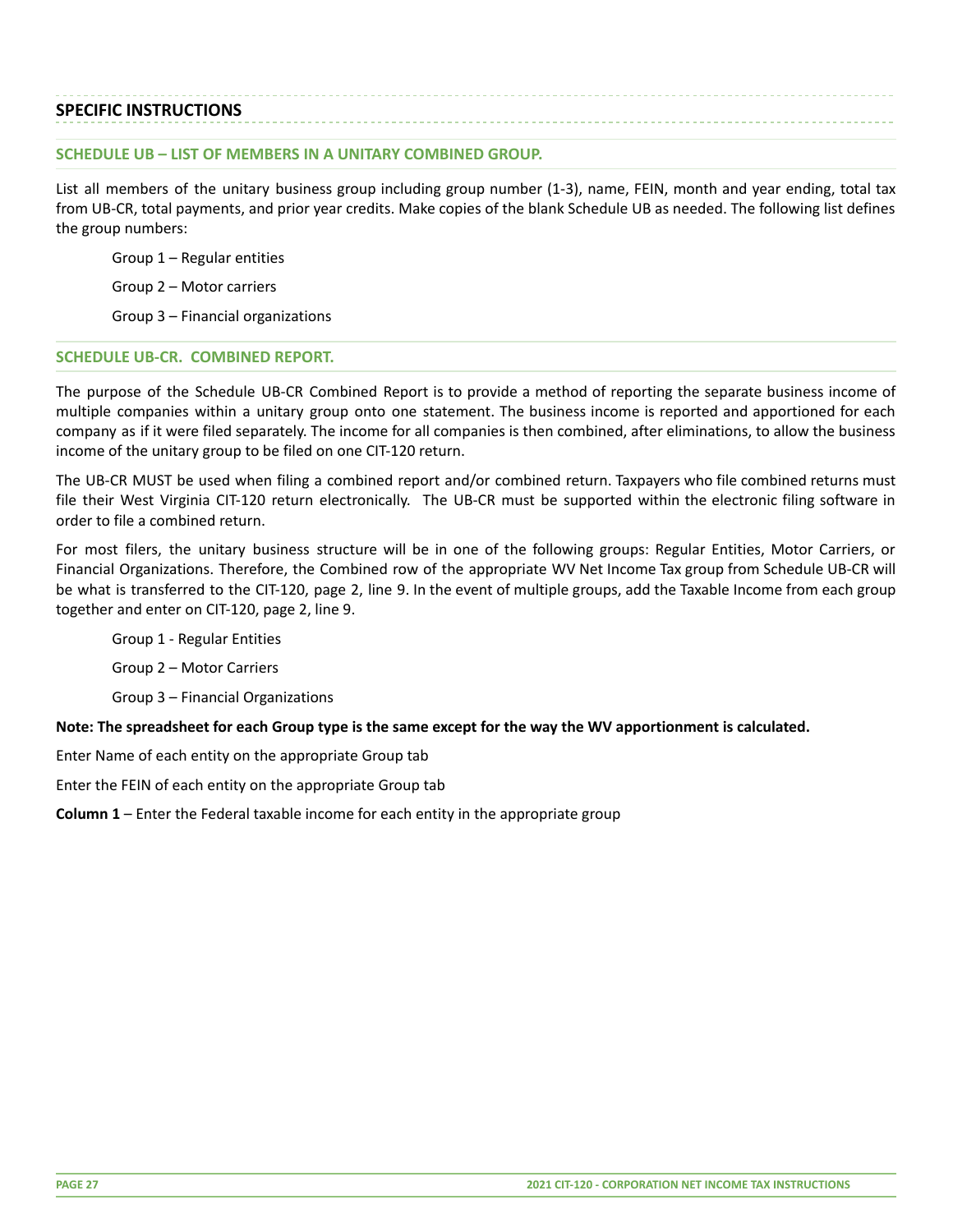|                     | PART 1 - INCREASING ADJUSTMENTS TO FEDERAL INCOME                                                                                                            |
|---------------------|--------------------------------------------------------------------------------------------------------------------------------------------------------------|
|                     | Column 2a Enter the interest or dividends on obligations or securities from any state or political subdivision not exempt from<br>state tax.                 |
|                     | Column 2b Enter US obligation interest/dividends not exempt from state tax                                                                                   |
|                     | Column 2c Enter income/other taxes based upon net income, imposed by this state or any other jurisdiction, deducted on<br>your federal return                |
|                     | Column 2d Enter federal depreciation/amortization for wholly WV corporation water/air pollution facilities                                                   |
|                     | Column 2e Enter unrelated business taxable income of a corporation exempt from federal tax (IRC Sec 512)                                                     |
|                     | Column 2f Enter federal net operating loss                                                                                                                   |
|                     | Column 2g Enter contributions to NIPA                                                                                                                        |
|                     | Column 2h Enter net operating losses from sources outside the US                                                                                             |
|                     | Column 2i Enter foreign taxes deducted on your federal return                                                                                                |
| Column 2j           | Enter add back for expenses related to certain REIT's and Regulated Investment Companies and certain interest<br>and intangible expenses (WV Code §11-24-4b) |
|                     | Column 2k Enter other increasing adjustments (you must include a statement of explanation with your return)                                                  |
|                     | Column 3 Sum of the increasing adjustments                                                                                                                   |
|                     | PART 2 - DECREASING ADJUSTMENTS TO FEDERAL INCOME                                                                                                            |
|                     | Column 4a Enter refund/credit on taxes based upon net income included in federal taxable income                                                              |
|                     | Column 4b Enter interest expense on obligations/securities of any state or political subdivision disallowed in determining<br>federal taxable income         |
|                     | Column 4c Enter salary expense not allow on federal return due to claiming Work Opportunity Credit                                                           |
|                     | Column 4d Enter foreign dividend gross-up (IRC Sec 78)                                                                                                       |
|                     | Column 4e Enter Subpart F income (IRC Sec 951)                                                                                                               |
|                     | Column 4f Enter taxable income from sources outside the US                                                                                                   |
|                     | Column 4g Enter cost of wholly WV water/air pollution control facilities                                                                                     |
|                     | Column 4h Enter federal taxable income employer contributions to medical savings accounts withdrawn for nonmedical purposes                                  |
|                     | Column 4i Qualified Opportunity Zone business income                                                                                                         |
| Column 4j           | Enter allowance for obligations/investments                                                                                                                  |
|                     | Column 4k Enter other decreasing adjustments (you must include a state of explanation with your return)                                                      |
| Column 5            | Sum of the decreasing adjustments                                                                                                                            |
|                     | <b>PART 3 - TAXABLE INCOME CALCULATION</b>                                                                                                                   |
| Column 6            | Adjusted taxable income of each entity                                                                                                                       |
| Column <sub>7</sub> | Total nonbusiness income from everywhere of each entity                                                                                                      |
| Column 8            | Total non-unitary business income everywhere of each entity                                                                                                  |
| Column 9            | Income subject to apportionment per entity                                                                                                                   |
|                     | Column 10 Group income subject to apportionment                                                                                                              |
|                     | Column 11 WV apportionment factor per entity                                                                                                                 |
|                     | Column 12 WV apportioned income                                                                                                                              |
|                     | Column 13 Enter nonbusiness income allocated to WV                                                                                                           |
|                     | Column 14 Enter total non-unitary business income apportioned to WV                                                                                          |
|                     | Column 15 WV Taxable Income                                                                                                                                  |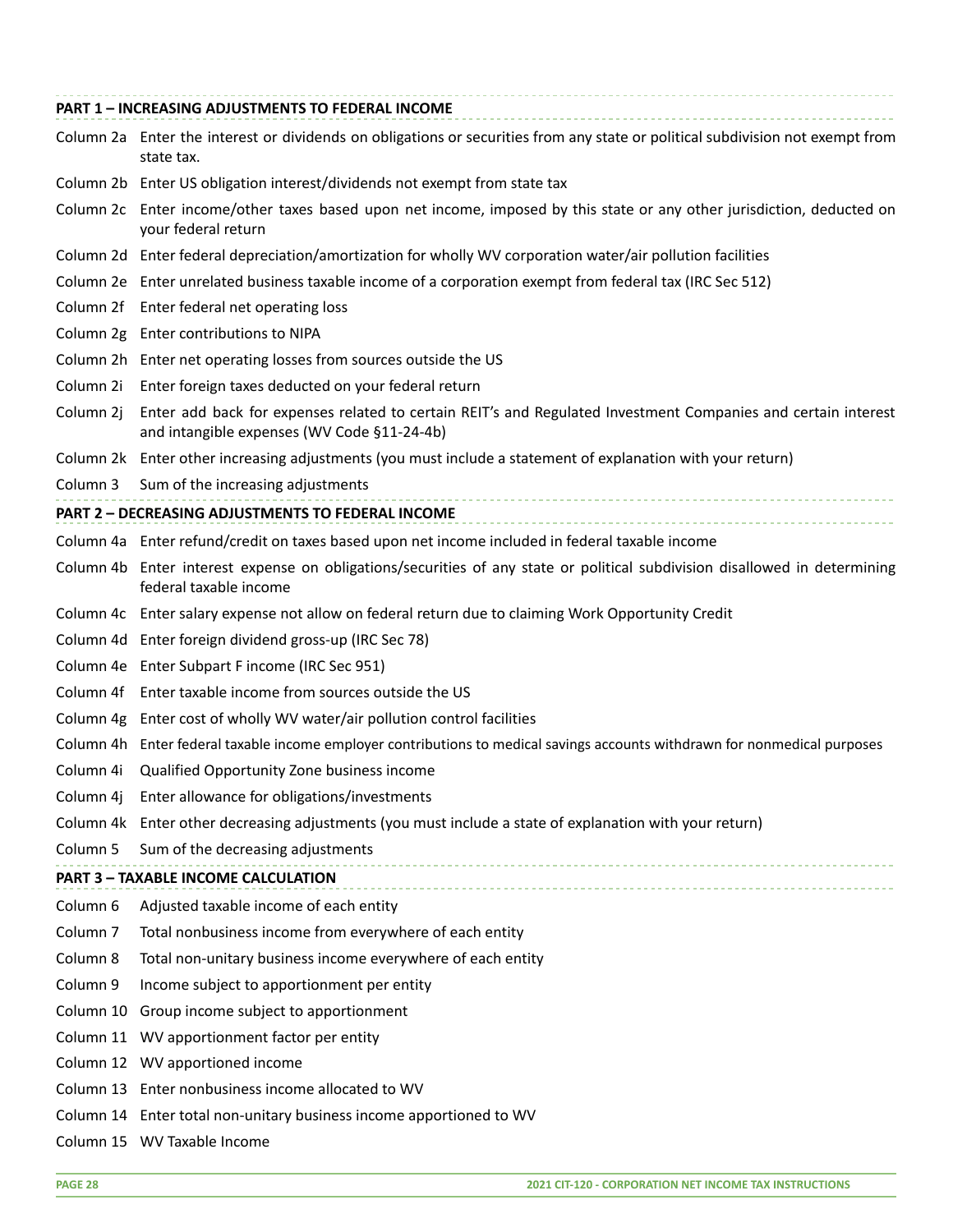#### **APPORTIONMENT FACTOR CALCULATIONS**

#### **GROUP 1 - REGULAR ENTITIES:**

**WV Property** Enter the amount of WV property owned by each entity

- **WV Payroll** Enter the amount of WV payroll for each entity
- **WV Sales** Enter the amount of WV sales for each entity
- **WV Sales** Enter the amount of WV sales for each entity (will be the same as the previous entry)
- **Everywhere Property** Enter the amount of property owned by each entity in all locations (WV plus all others). This amount will be summed in the "Everywhere all entities" row. That sum will be used as the denominator in the apportionment factor calculation.
- **Everywhere Payroll** Enter the amount of payroll by entity in all locations (WV plus all others). This amount will be summed in the "Everywhere all entities" row. That sum will be used as the denominator in the apportionment factor calculation.
- **Everywhere Adjusted Sales** Enter the amount of the Adjusted Sales by each entity in all locations (WV plus all others). This is the difference between sales everywhere less sales to purchasers in a state where you are not subject to tax. This amount will be summed in the "Everywhere all entities" row. That sum will be used as the denominator in the apportionment factor calculation.
- **Everywhere Adjusted Sales** Same as previous column
- **Sales to purchasers in a state where you are not subject to tax –** Enter the amount of sales in a state where you are not subject to tax.

#### **GROUP 2 – MOTOR CARRIERS**

**WV Vehicle Mileage –** Enter the WV vehicle mileage for each entity

**Everywhere Vehicle Mileage** – Enter the amount of vehicle mileage in all locations (WV and all others). This amount will be summed in the "Combined entities" row. That sum is the amount that will be used in the apportionment factor calculation.

#### **GROUP 3 – FINANCIAL ORGANIZATIONS**

**WV Gross Receipts –** Enter the WV gross receipts for each entity

**Every Gross Receipts** – Enter the amount of gross receipts in all locations (WV and all others). This amount will be summed in the "Combined entities" row. That sum is the amount that will be used in the apportionment factor calculation.

**PART 4 – WV NOL SECTION**

- NOL1 NOL generated as the result of filing a consolidated return prior to 2009
- NOL 2 NOL carryforward generated by the entity from an individual return or a combined report from 2009 to 2017
- NOL 3 NOL carryforward generated by the entity from an individual return or a combined report after 2017
- NOL 4 Total WV NOL available for use in the tax period per entity
- NOL 5 NOL generated by entity in this period
- NOL 6 NOL available for use in future periods by entity

Column 16 (NOL 7) WV Net Operating Loss used this tax period per entity

- Column 17 Subtotal (See NOL pg 8)
- Column 18 REIT inclusion and other WV taxable income
- Column 19 WV net taxable income per entity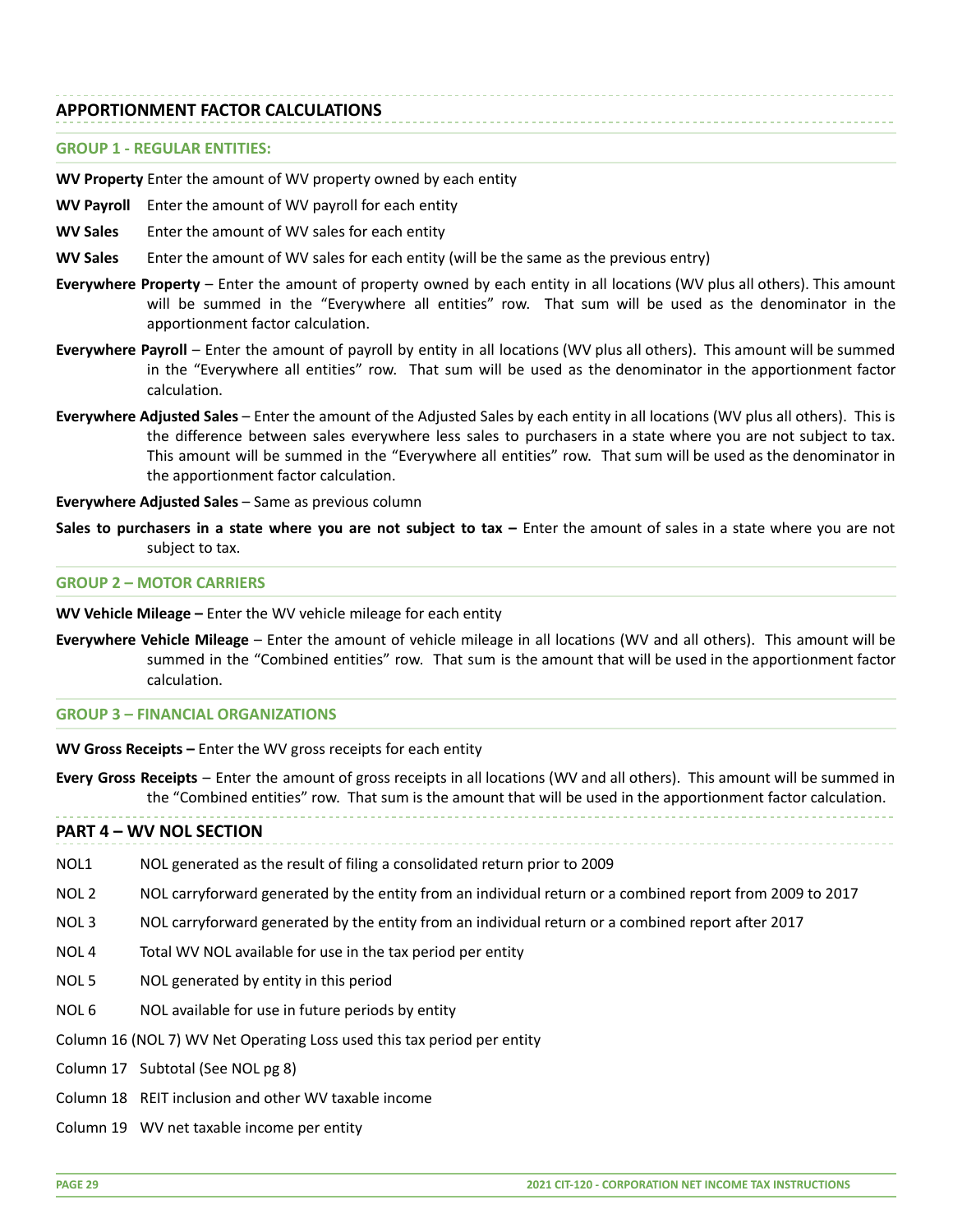Column 20 Tax rate in 2021 tax period (.065)

Column 21 WV income tax before credits per entity

# **PART 5 – CREDITS SECTION** C1. a Economic Opportunity Tax Credit (§11-13Q) Schedule WV/EOTC-1 C1. b Manufacturing Investment Tax Credit (§11-13S) Schedule WV/MITC-1 C1. c Historic Rehabilitated Buildings Investment Credit (§11-24-23a) Schedule RBIC C1. d West Virginia Neighborhood Investment Program Credit (§11-13J) Form WV/NIPA-2 C1. e Environmental Agricultural Equipment Tax Credit (§11-13k) Form WV/AG-1 C1. f Electric, Gas, and Water Utilities Rate Reduction Credit (§11-24-11) Schedule L C1. g West Virginia Military Incentive Credit (§11-24-12) Schedule J C1. h Apprentice Training Tax Credit (§11-13w) Schedule WV/ATTC-1 C1. i Film Industry Tax Credit (§11-13x) Schedule WVFIIA-TCS C1. j Manufacturing Property Tax Adjustment Credit (§11-13Y) Schedule WV/MPTAC-1 C1. k Alternative Fuel Tax Credit (§11-6d) Schedule AFTC-1 C1. l Innovative Mine Safety Technology Tax Credit (§11-13BB) Schedule IMSTTC-1 C1.m Farm to Food Bank Tax Credit (§11-13DD) C1.n Post Coal Mine Site Business Credit (§11-28) Schedule PCM-1 C1.0 Down Stream Natural Gas Manufacturing Investment Tax Credit (§11-13GG) Schedule DNG-1 C1.p Natural Gas Liquids (§11-13HH) Schedule NGL-1 C1.q Donation or Sale of Vehicle to charitable Organizations (§11-13FF) Schedule DSV-1 C1.r Small Arms And Ammunition Manufacturers Credit (§11-13KK) Schedule SAAM-1 C2. Total credits claimed C3. Total credits available for use by each entity this period **PART 5 – WV NET INCOME**

C4 WV Net Income Tax per entity (enter the sum of the Combined Total row of this column for Regular Entities, plus the Combined Total row of this column for Motor Carriers plus the sum of the Combined Total row of this column for Financial Organizations on the CIT-120, page 2, line 9).

#### **MULTISTATE CORPORATIONS – FOUR FACTOR FORMULA**

Part 1 To determine the corporation's West Virginia apportionment percentage, first determine the following factors for each member of the unitary groups:

#### **PROPERTY FACTOR.**

Property includes all real and tangible personal property owned or rented and used during the taxable year to produce business income. Property used in connection with the items of nonbusiness income shall be excluded from the factor.

Property must be included in the property factor if it is actually used or is available for or capable of being used during the taxable year. Property held as reserves, standby facilities or reserve sources of materials must be included. Property or equipment under construction (except goods in process that can be inventoried) must be excluded until it is actually used to generate business income. Movable property, such as tools, construction equipment and trucks, used both within and without West Virginia, shall be included in the numerator of the fraction on the basis of total time within the state during the taxable year.

Property owned is valued at original cost. Property rented is valued at eight times the net annual rental rate. Leasehold improvements are considered property owned and are included at their original cost. Generally, original cost is the basis of the property for federal income tax purposes at the time of acquisition and adjusted by subsequent capital additions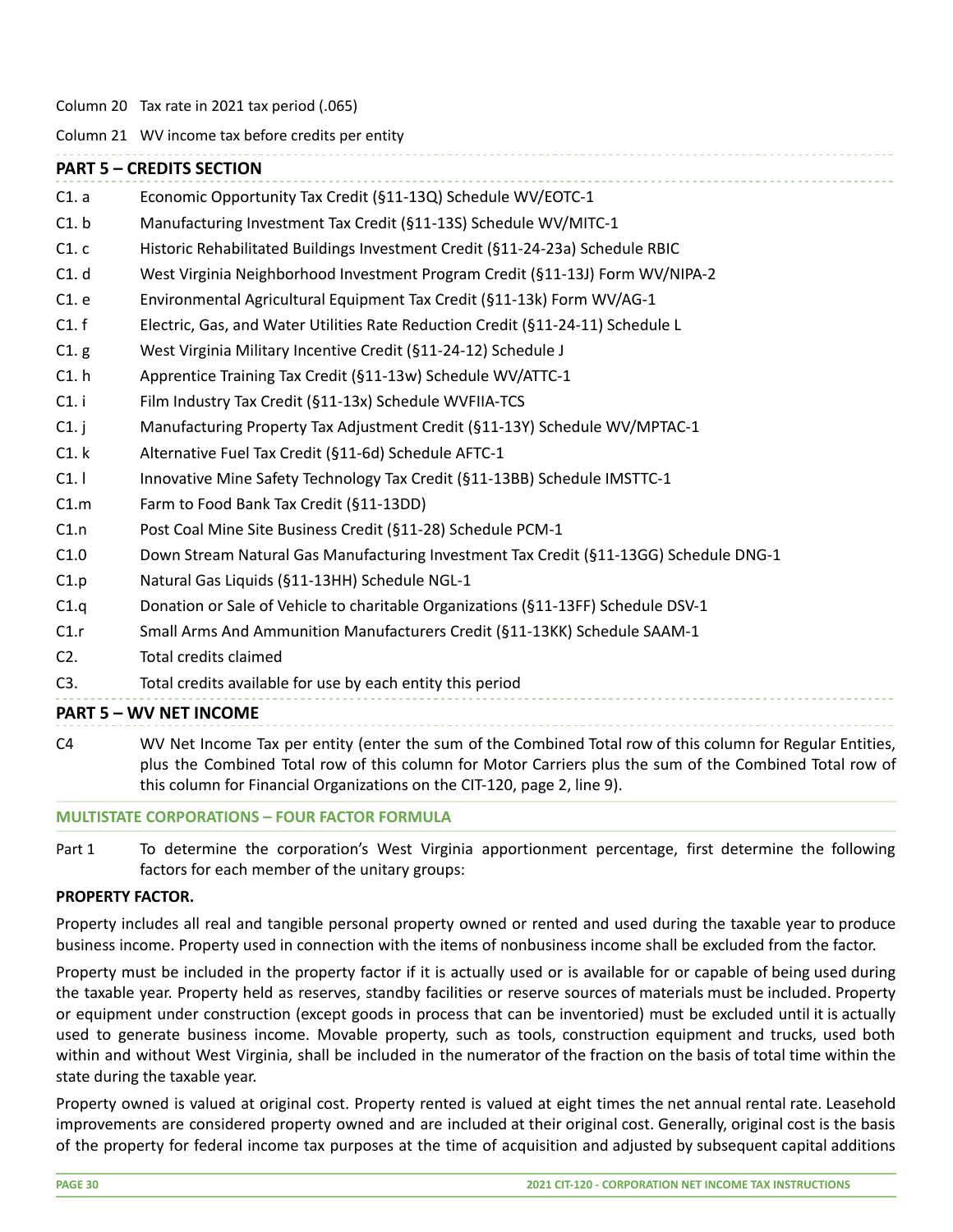of improvements and partial dispositions by reason of sale, exchange, abandonment, etc. As a general rule, property is included in the factor by averaging its value at the beginning and ending of the taxable period. The Tax Commissioner may require or allow averaging by monthly values if such a method is required to properly reflect the average value of the taxpayer's property for the taxable year.

Divide column 1 by column 2 and enter result in column 3. State the result as a decimal and round to six (6) places after the decimal.

Neither the numerator nor the denominator of the gross receipts factor should include gross receipts from obligations and certain loans on which you claim the special allowance on Form CIT-120, Schedule B-1.

Divide column 1 by column 2 and enter in column 3. State the result as a decimal fraction and round to six places after the decimal.

#### **PAYROLL FACTOR.**

The payroll factor shall include the amount of compensation paid to employees during the taxable year. The total amount paid is determined upon the basis of the taxpayer's accounting method for federal income tax purposes. If you have adopted the accrual method of accounting for federal purposes, all compensation shall be deemed to have been paid. Compensation may be included in the payroll factor by use of the cash basis only if you have permission from the Tax Commissioner for an alternate method of apportionment. Compensation means wages, salaries, commissions, and other forms of remuneration paid to employees for personal services. Payments made to an independent contractor or any other person not properly classified as an employee are excluded. Only amounts paid directly to employees are included in the payroll factor. Do not include compensation paid to employees engaged exclusively in an activity that generates nonbusiness income.

- **The denominator** (column 2) of the payroll factor is the total compensation paid by the taxpayer during the taxable year, as shown on the federal income tax return filed with the Internal Revenue Service and as reflected in the schedule of wages and salaries and that portion of the cost of goods sold which reflect compensation.
- **The numerator** (column 1) of the payroll factor is the total amount paid in this state during the taxable year by the taxpayer for compensation. Compensation is paid in this state if any of the following tests, applied consecutively, are met:
	- a. The employee's service is performed entirely within this state;
	- b. The employee's service is performed both within and without this state, but the service performed without this state is "incidental" to the employee's service within this state (the word incidental means any service which is temporary or transitory in nature or which is rendered in connection with an isolated transaction);
	- c. If the employee's services are performed both within and without this state, the employee's compensation will be attributed to this state:
		- 1. if the employee's base of operations is in this state;
		- 2. if there is no base of operations in any state in which part of the service is performed, but the place from which the service is directed or controlled is in this state; or
		- 3. if the base of operations or the place from which the service is directed or controlled is not in any state in which some part of the service is performed, but the employee's residence is in this state.

Base of operation is the place from which the employee starts their work and to which they customarily return in order to receive instructions or communications from customers or others, or to replenish stock or other materials, repair equipment, or perform any other functions necessary to the exercise of their trade or profession at some other point or points.

Determine the payroll factor by entering the appropriate amounts on line 2. Enter West Virginia payroll in column 1 and payroll everywhere in column 2.

Divide column 1 by column 2 and enter the result in column 3. Round to six (6) places after the decimal.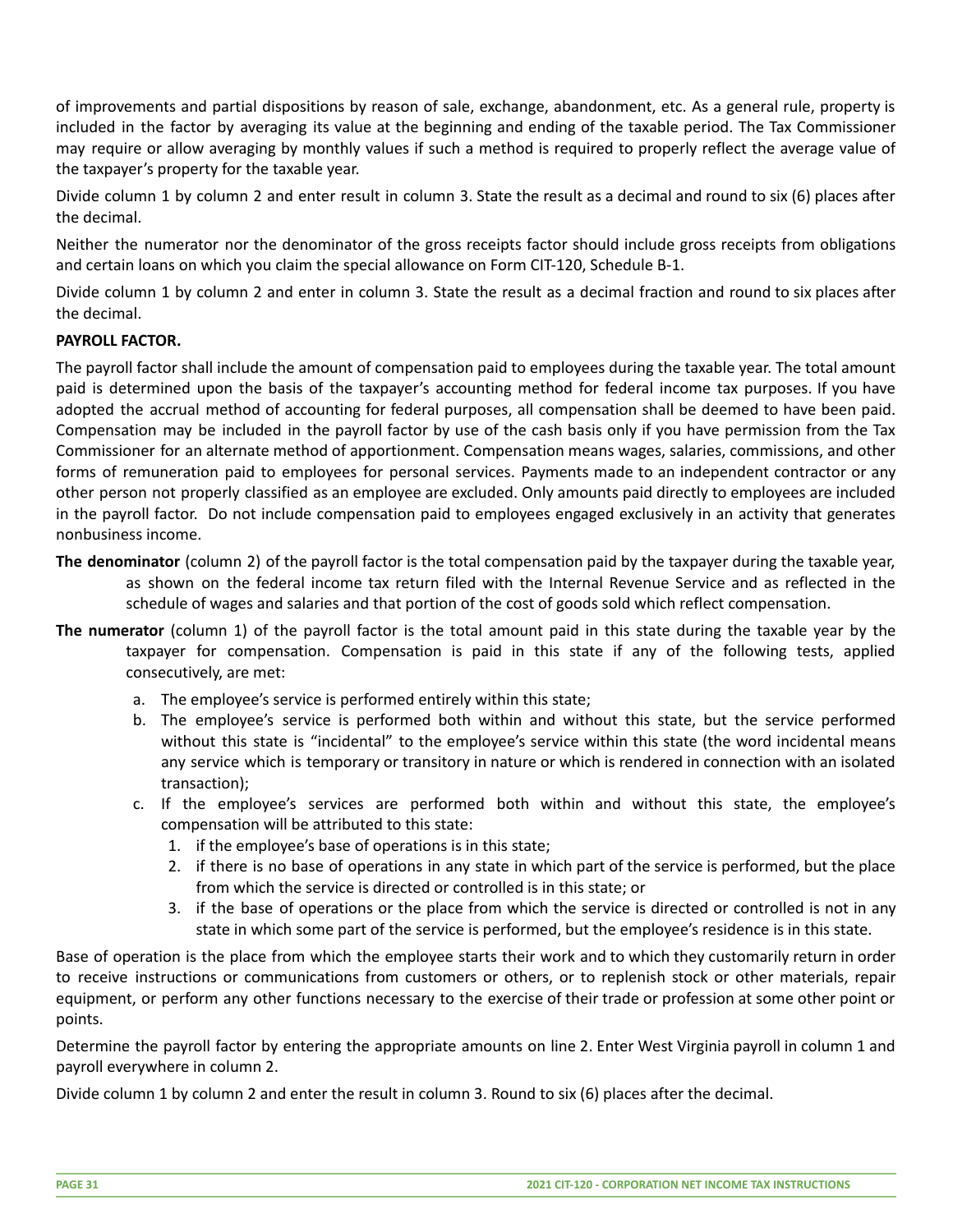## **SALES FACTOR.**

The term "sales" means all gross receipts of the taxpayer that are business income. The sales factor includes all gross receipts derived from transactions and activity in the regular course of your trade or business, less returns and allowances. Do not include interest or dividends from obligations of the United States government, which are exempt from taxation in West Virginia, or gross receipts from an activity that produced nonbusiness income.

- **The denominator** (column 2) of the sales factor includes all gross receipts derived from transactions and activity in the regular course of your trade or business that was reflected in your gross income reported and as appearing on your federal income tax return unless otherwise excluded. Sales of tangible personal property delivered or shipped to a purchaser within a state in which the corporation is not taxed (e.g. under Public Law 86-272) are to be excluded from the denominator.
- **The numerator** (column 1) of the sales factor includes all gross receipts attributable to West Virginia and derived from transactions and activity in the regular course of your trade or business. All interest income, service charges or time-price differential charges incidental to such gross receipts must be included regardless of the place where the accounting records are maintained or the location of the contract or other evidence of indebtedness.

#### **SALES OF TANGIBLE PERSONAL PROPERTY.**

Gross receipts from sales of tangible personal property are within West Virginia (1) if the property is received in West Virginia by the purchaser (except sales to the United States government) regardless of the F.O.B. point or other conditions of sales; or (2) if the property is shipped from an office, store, warehouse, factory, or other place of storage in West Virginia and the purchaser is the United States government. Sales within West Virginia are generally determined on a destination basis. If the purchaser picks up or otherwise receives the property in West Virginia, the sale is treated as taking place in this state. If the property is delivered by common carrier or other means of transportation, the place at which the property is received after all transportation is completed is the place where the sale took place. Direct delivery in West Virginia, other than for purposes of transportation, to a person or firm designated by a purchaser, constitutes delivery to the purchaser in West Virginia regardless of where the title passes or other conditions of sale. Direct delivery outside West Virginia, to a person or firm designated by a purchaser, does not constitute delivery to a person in this state.

#### **OTHER SALES.**

Gross receipts from transactions other than sales of tangible personal property are attributable to West Virginia if (1) the income producing activity which gives rise to the receipts is performed entirely in West Virginia; (2) the income producing activity is performed both in and outside West Virginia and a greater portion of the income producing activity is performed in this state than in any other state, based on cost of performance; or (3) if the sale constitutes business income to the taxpayer, or the taxpayer is a financial organization subject to the special apportionment rules. Refer to West Virginia Code §11-24-7 for a discussion of income producing activity and cost of performance.

Gross receipts from the sale, lease, rental, or licensing of real property are within West Virginia if the real property is located in this state. Gross receipts from the rental, lease or licensing of tangible personal property are in West Virginia if the property is located in this state. If such property is both within and without West Virginia during the rental, lease or licensing period, gross receipts attributable to West Virginia shall be determined based upon the total time within the state during the taxable year. Gross receipts for the performance of personal services are in West Virginia if such services are performed in this state.

Determine the sales factor by entering the appropriate amount on line 3. Enter West Virginia sales in column 1 and sales everywhere in column 2.

**Column 2. Total Sales.** This amount, when added to the total gross nonbusiness income, must equal the sum of your items of gross income as reported on your federal income tax return. Any differences must be noted and explained in an attachment to your return.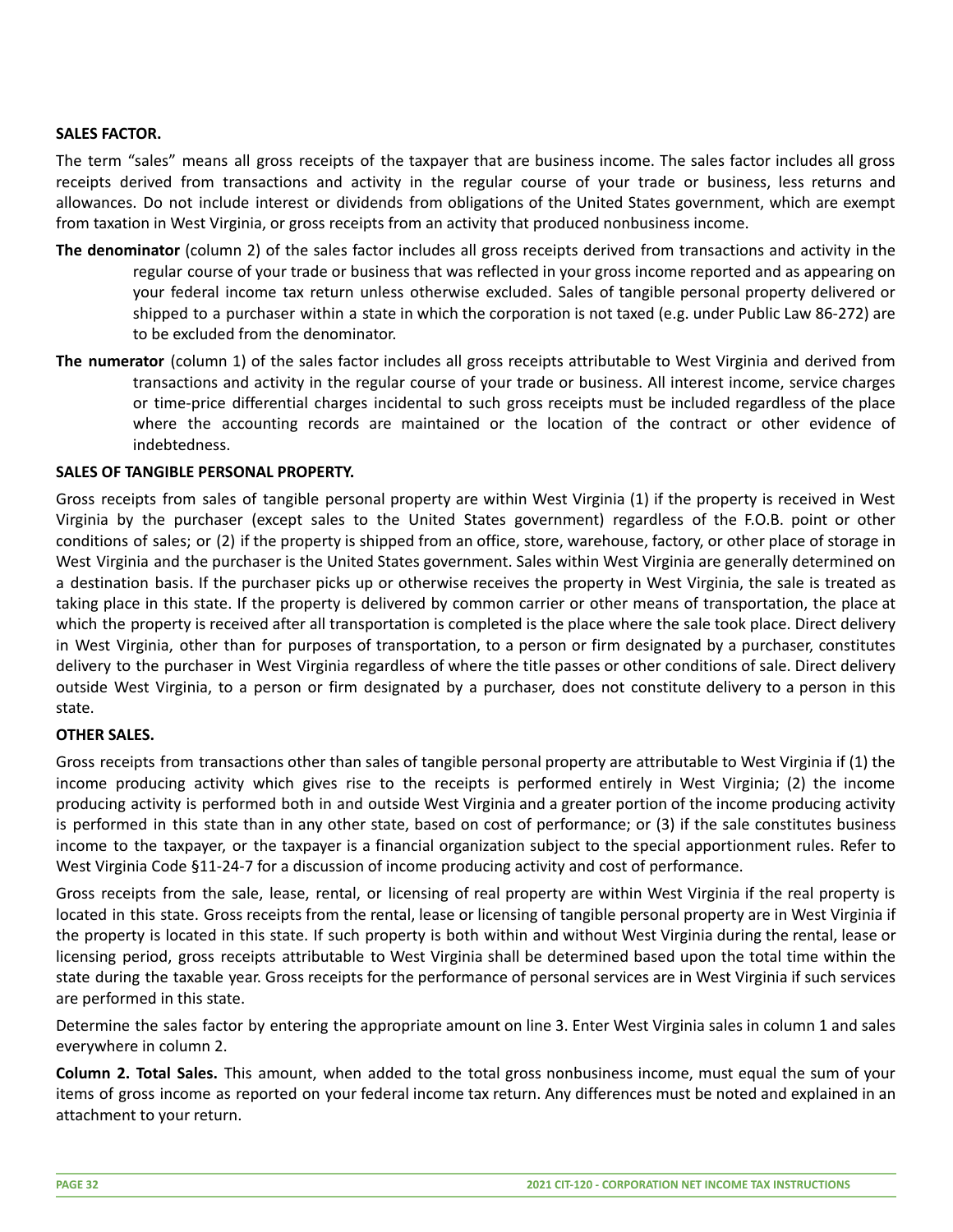Enter the total gross receipts from sales of tangible personal property delivered or shipped to a purchaser within a state in which you are not taxed (e.g. Public Law 86-272). This is the throw out rule per WV Code §11-24-7(e)(11)(B) and §11-23-5(l)(2).

In column 1, enter the amount from line 3. In Column 2, subtract line 4 from line 3 and enter the difference. Divide column 1, line 5 by column 2, line 5 and enter the result in column 3, line 5. State the result as a decimal and round to six (6) places after the decimal.

Enter line 5 again.

Add column 3, lines 1, 2, 5, and 6 and enter the sum in column 3.

Divide the six (6) digit decimal from column 3, line 7 by the number 4, reduced by the number of factors, if any, showing zero in column 2, lines 1, 2, 5, or 6. Enter the six (6) digit decimal fraction.

# **MOTOR CARRIERS – SPECIAL SINGLE FACTOR FORMULA**

#### **PART 2 – VEHICLE MILES.**

Motor carriers of property or passengers are subject to special apportionment rules. Motor carriers must apportion their business income by using a single factor formula of vehicle miles.

A motor carrier is any person engaged in the transportation of passengers and/or property for compensation by a motor propelled vehicle over roads in West Virginia, whether on a scheduled route or otherwise. The term "vehicle miles" means the operations of a motor carrier over one mile.

The special apportionment formula for motor carriers does NOT apply if:

- A. The motor carrier neither owns nor rents any real or tangible personal property located in West Virginia, has made no pickups or deliveries within West Virginia, and has traveled less than 50,000 miles in West Virginia during the taxable year; or
- B. The motor carrier neither owns nor rents any tangible personal property located in West Virginia except vehicles and makes no more than 12 trips into or through West Virginia during the taxable year.

Under either (A) or (B), the mileage traveled in West Virginia may not be more than five percent (.05) of the total vehicle miles traveled in all states during the taxable year.

Determine the apportionment factor by entering the appropriate vehicle miles for West Virginia in column 1, and vehicle miles everywhere in column 2.

Divide column 1 by column 2 and enter the result in column 3. State the result as a decimal fraction and round to six (6) places after the decimal. Enter the six (6) digit decimal fraction from column 3 on CIT-120, Schedule 2, line 7.

# **FINANCIAL ORGANIZATIONS – SPECIAL SINGLE FACTOR FORMULA**

#### **PART 3 – GROSS RECEIPTS.**

Financial organizations subject to apportionment must apportion their business income by using a single factor gross receipts formula.

A financial organization is any holding company or regulated financial corporation or subsidiary thereof, or any corporation deriving more than fifty percent (.5) of its gross receipts from one or more of the following:

- 1. Making, acquiring, selling, or servicing loans or extensions of credit.
- 2. Leasing or acting as an agent, broker, or advisor in connection with leasing real and personal property that is the economic equivalent of an extension of credit.
- 3. Operating a credit card business.